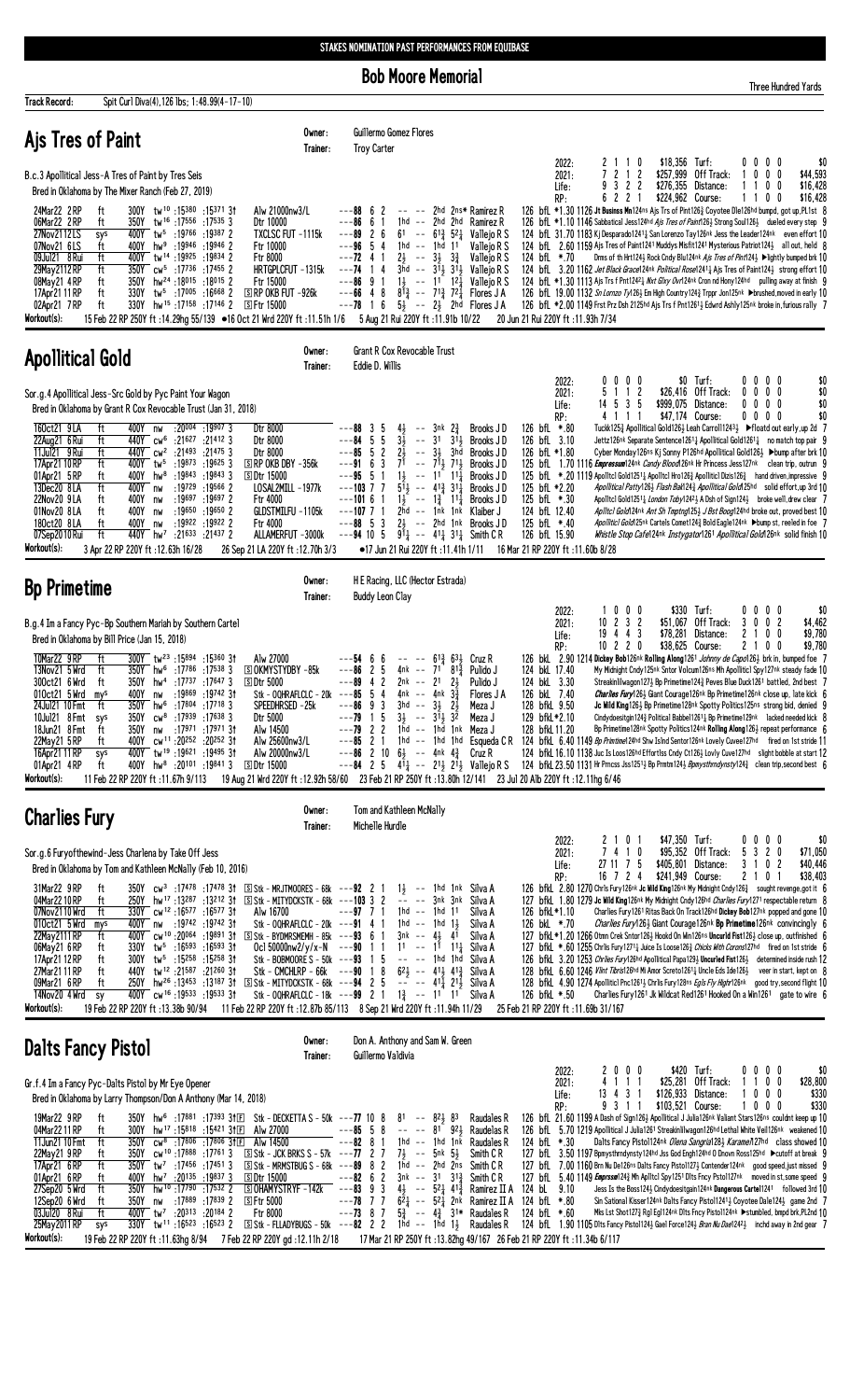| <b>Damn Strait</b>                                                                                                                                                                                                                                                                                                                                                                                                                                                                                                                                                                                                                                                                                                                                                                                                                                                                                                | Owner:<br>Trainer:                                                                                                                                                                                                                                                                                                                   | M. C. Stucks<br>Stacy Charette-Hill                                                                                                                                                                                                                                                                                                                                                                                                |                                                                                                                                                                                                                                                                                                                                                                                       |                                                                                                                                                                                                                               |                                                                                                                                         |                                                                                                                                                                                                                                                                                                                                                                                                                                                                                                                                                                                                                                                                                                                                                                                                                                                                                                                                                                                                                                                                                                                                     |
|-------------------------------------------------------------------------------------------------------------------------------------------------------------------------------------------------------------------------------------------------------------------------------------------------------------------------------------------------------------------------------------------------------------------------------------------------------------------------------------------------------------------------------------------------------------------------------------------------------------------------------------------------------------------------------------------------------------------------------------------------------------------------------------------------------------------------------------------------------------------------------------------------------------------|--------------------------------------------------------------------------------------------------------------------------------------------------------------------------------------------------------------------------------------------------------------------------------------------------------------------------------------|------------------------------------------------------------------------------------------------------------------------------------------------------------------------------------------------------------------------------------------------------------------------------------------------------------------------------------------------------------------------------------------------------------------------------------|---------------------------------------------------------------------------------------------------------------------------------------------------------------------------------------------------------------------------------------------------------------------------------------------------------------------------------------------------------------------------------------|-------------------------------------------------------------------------------------------------------------------------------------------------------------------------------------------------------------------------------|-----------------------------------------------------------------------------------------------------------------------------------------|-------------------------------------------------------------------------------------------------------------------------------------------------------------------------------------------------------------------------------------------------------------------------------------------------------------------------------------------------------------------------------------------------------------------------------------------------------------------------------------------------------------------------------------------------------------------------------------------------------------------------------------------------------------------------------------------------------------------------------------------------------------------------------------------------------------------------------------------------------------------------------------------------------------------------------------------------------------------------------------------------------------------------------------------------------------------------------------------------------------------------------------|
| Sor.g.8 Dominyun-Hottesticketintown by Jody 0 Toole<br>Bred in Texas by Bobby D Cox (Mar 26, 2014)<br>080ct21 6 Wrd<br>300Y cw <sup>15</sup> :15624 :15624 31<br>ft<br>240ct20 5 Alb<br>:21 <sup>610</sup> :21 <sup>269</sup> 31<br>ft<br>440Y<br>nw<br>13Sep20 3 Prm<br>330Y<br>:16 <sup>796</sup> :16 <sup>648</sup> 31<br>ft<br>nw<br>350Y tw <sup>10</sup> :18065:1751131<br>03Aug20 3 Prm<br>ft<br>07Jul20 9 Cby<br>440Y<br>tw <sup>18</sup> :21744:21300ht 31<br>ft<br>28May 2010 RP<br>ft<br>300Y tw <sup>11</sup> :15246:1521731<br>14May 2010 RP<br>hw <sup>11</sup> :15 <sup>551</sup> :15 <sup>404</sup> 31<br>300Y<br>ft<br>18Apr20 10 RP<br>300Y hw <sup>11</sup> :15391:15324 3t<br>ft<br>12Mar2010RP<br>ft<br>300Y tw <sup>19</sup> :15 <sup>194</sup> :1516731<br>ft<br>260ct19 2 Alb<br>440Y hw <sup>3</sup> :21567 :21567 31<br>Workout(s):<br>25 Mar 22 RP 220Y ft:13.23h 39/40                | Ocl 15000nw1/y/x-N $--$ -84 9 5<br>Stk - DWNSCASNOS - 40 $k$ ---86 2 4<br>Ocl 10000cnd-N<br>Ocl 20000cnd-N<br>CHMCHLCBY-63k<br>Ocl 30000nw1/6m-N<br>Alw 18300<br>Stk - BOBMOORE S - 34k --- $94$ 1 2<br>Alw 27000<br>Stk - DWNSCASNOS - $40k$ --- $93$ 3 2<br>20 Feb 22 RP 220Y ft: 12.50hg 29/57 14 Feb 22 RP 220Y ft: 12.44h 10/27 | $3\frac{1}{2}$<br>$---87222$<br>31<br>$-- 2\frac{1}{2}$<br>$---69$ 2 8<br>7 <sup>ī</sup> -- 6 <sup>ī</sup><br>$41\frac{1}{4}$ -- $41\frac{1}{4}$ 52 $\frac{1}{2}$<br>$---94$ 4 1<br>$---88223$<br>$---87$ 4 6<br>$----43$<br>-- -- 2hd 4½<br>$---88$ 1 1                                                                                                                                                                           | $--- 3\frac{1}{2}$ 1 ns Esqueda C R<br>$--\,51\frac{1}{4}\,51\frac{3}{4}$<br>Garcia R H<br>2 <sup>1</sup><br>Torres J<br>841<br>Torres J<br>Torres J<br>$---$ 4hd 3nk<br>Torres J<br>$4\frac{3}{4}$<br>Torres J<br>Torres J<br>$---$ 1hd 2hd Torres J<br>1hd -- 1hd 1hd Torres J                                                                                                      | 2022:<br>2021:<br>Life:<br>RP:<br>126 bfhk\*1.80<br>128 hfkL 6.80<br>127 bfkBL4.30<br>125 bfkB <sup>*</sup> 2.75<br>127 bfkL 10.00<br>128 bfkL 1.90<br>19 Aug 21 Wrd 220Y ft : 12.10hg 32/60                                  | 0000<br>100<br>\$206,666 Distance:<br>33 6 13 3<br>$12$ 2 2 3<br>\$45,367 Course:<br>Senor Frogs126ns Df Lord Garvan1283 Kowboy Jim1281 | \$0 Turf:<br>0 <sub>0</sub><br>$0\quad 0$<br>\$0<br>3 <sub>1</sub><br>\$7,584 Off Track:<br>4<br>0<br>\$56,274<br>\$20,889<br>$\mathcal{I}$<br>2<br>\$9,927<br>4011<br>Damn Strait126ns Shaking the Moon126} Junos Sign1261 up final strides 9<br>best of others, 10<br>El Oh E11271 Damn Strait127nk Kooler Wagon1253 finished well 5<br>Sginw Creek125hd Docs Kansas Rep127} Jestagoodoldboy127hd ▶jostled, outrun 8<br>Dnjr127nk Egls Fly Highr12821 Thre Olives N Smoke127ns dueled, weakened late 10<br>126 bfkL *2.30 1208 Srtog Return126hd Temptingsecretfly126hd Damn Strait126ns phtoed out of win 10<br>126 bfkL 4.60 1226 Exprss Trin No 9126nk Budderlicous124nk Vf Jedi Returns126nk hand ridden only 9<br>126 bfkL 10.10 1219 Vf Jedi Returns126hd Eos Political Win127nk Uncle Eds Idea126hd always close 11<br>126 bfkl. 4.50 1212 Dickey Bob126hd Damn Strait126ns Senator Fast Jack126ns fast, nipped at wire 10<br>Damn Strait128hd Walcott128 $\frac{3}{4}$ This Is a Deal Too128 $\frac{3}{4}$ stiff drive, 4                                                                                                 |
| <b>Dangerous Cartel</b>                                                                                                                                                                                                                                                                                                                                                                                                                                                                                                                                                                                                                                                                                                                                                                                                                                                                                           | Owner:<br>Trainer:                                                                                                                                                                                                                                                                                                                   | <b>Marvin Fuentes</b><br>Guillermo Valdivia                                                                                                                                                                                                                                                                                                                                                                                        |                                                                                                                                                                                                                                                                                                                                                                                       |                                                                                                                                                                                                                               |                                                                                                                                         |                                                                                                                                                                                                                                                                                                                                                                                                                                                                                                                                                                                                                                                                                                                                                                                                                                                                                                                                                                                                                                                                                                                                     |
| B.c.4 Coronado Cartel-Dangerous Dawn by Leaving Memories<br>Bred in Oklahoma by Jerry Bailey (Apr 02, 2018)<br>16Mar22 8RP<br>ft<br>330Y hw <sup>13</sup> :17026:16875 31<br>:20356 :19645 3<br>30Mav21 1 Rui<br>wfs<br>400Y<br>tw <sup>4</sup><br>01Apr21 9RP<br>400Y hw <sup>9</sup> :20 <sup>306</sup> :19761 3<br>ft<br>07Mar21 7RP<br>350Y hw <sup>11</sup> :18066 :17584 3<br>ft<br>ft<br>350Y hw <sup>10</sup> :17641:17532 2<br>27Sep20 5 Wrd<br>12Sep20 9 Wrd<br>:17 <sup>788</sup> :17 <sup>788</sup> 2<br>ft<br>350Y<br>nw<br>22May 2013 Rui<br>350Y hw <sup>13</sup> :18583:180732<br>ft<br>330Y hw <sup>11</sup> :16913 :16908 2<br>18Apr20 9RP<br>ft<br>03Apr20 4RP<br>tw <sup>11</sup> :16 <sup>740</sup> :16 <sup>663</sup> 2<br>ft<br>330Y<br>12Mar20 2RP<br>ft<br>250Y tw <sup>15</sup> :13292:13247 2<br>Workout(s):<br>2 Mar 22 RP 250Y ft :13.77hg 28/168 19 Feb 22 RP 220Y ft :12.08h 23/94 | Alw 19500nw2/L<br>Dtr 8000<br><b>SDtr 15000</b><br>Dtr 10000<br><b>SOHAMYSTRYF-142k</b><br><b>SFtr 5000</b><br>Ftr 8000<br>$\Box$ RP OKB FUT -270 $k$<br><b>SFtr 15000</b><br>Mdn 18100                                                                                                                                              | ---75 2 3<br>$2hd$ --<br>$---57$ 8 8<br>723<br>$6^{2}\frac{1}{2}$ -- $6^{2}\frac{5}{4}$ $6^{3}\frac{1}{4}$<br>$---76$ 4 7<br>$---76$ 9 8<br>$62\frac{3}{4}$ -- $42\frac{1}{2}$ $43$<br>$---90$ 8 4<br>3nk -- 31<br>$1\frac{1}{2}$<br>---83<br>$- - 1\frac{1}{2}$<br>1 1<br>$---63$ 3 8<br>$1hd - - 1hd$<br>$---79$ 3 4<br>$---77$ 14<br>$1\frac{1}{2}$ -- 1hd $2\frac{1}{2}$<br>$---68$ 14<br>13 May 21 Rui 220Y ft : 11.94h 13/63 | $3\frac{1}{2}$<br>$3\frac{3}{4}$<br>Flores J A<br>$--73\frac{1}{2}$<br>$64\frac{3}{7}$<br>Torres J<br>Smith C R<br>Smith C R<br>$3\frac{3}{4}$<br>Flores J A<br>$1\frac{1}{2}$<br>Flores J A<br>$92 - 92\frac{3}{2}73\frac{3}{2}$<br>Flores J A<br>2ns<br>Gutierrez G<br>Gutierrez G<br>-- -- 4nk 4nk Wilson R R                                                                      | 2022:<br>2021:<br>Life:<br>RP:<br>126 bfL 2.00<br>126 bfL 23.10<br>124 bfL 3.40<br>124 bfL 2.30<br>125 bfL *.30<br>25 Feb 21 RP 220Y ft: 12.45h 109/167                                                                       | \$3,846 Turf:<br>$0 \t0 \t1$<br>3000<br>$10$ 1 2 2<br>\$180,760 Distance:<br>\$160.356 Course:<br>6021                                  | $0\quad 0$<br>$0\quad 0$<br>\$0<br>\$828 Off Track:<br>0 <sub>0</sub><br>\$160<br>0<br>$0\ 0\ 0$<br>\$0<br>0<br>\$0<br>0000<br>Sophi Mri126} This Cndy Rocks126nk Dngerous Crte1126nk close up, outfinished 9<br>Dulce Sin Tch12631 One Fabulous Prize126nk Troubleshooting128nk not a threat 9<br>127 bfl. 21.00 1163 Candy Blood1261 <sub>2</sub> Everlong125ns Apollitical Bird1241 <sub>2</sub> good trip, outrun 9<br>127 bfL *1.60 1183 Relentlessly1241 <sub>3</sub> Willie McBride1241 Party Fare125nk ▶off slow, decent finish 9<br>Jss Is the Boss1243 Cindydoesitgin124 <sup>nk</sup> Dngerous Crtel1241 clean trip outside 10<br>Dangerous Cartel 124 By Austin 124 3 Zooming de Capo 124ns winners bid 7<br>For the Irony124hd Fmous Shining Str126nk Sikario12423 > strong bmp into foe st 9<br>129 bfL 32.90 1074 Ey Wrk for Yo127ns Dngros Crt1129nk Jss Is th Boss124hd nippd slimmest margin 9<br>129 bfl. 8.50 1094 Ey Work for You126} Dngrous Crte1129} A Vlint Choice127hd dueled, outfinished 10<br>124 bfL 7.30 1095 Contnder124ns Jess Bit of Cndy125hd Df Fbulous Ace124hd in mix, driving finish 10      |
| <b>Dickey Bob</b>                                                                                                                                                                                                                                                                                                                                                                                                                                                                                                                                                                                                                                                                                                                                                                                                                                                                                                 | Owner:<br>Trainer:                                                                                                                                                                                                                                                                                                                   | Lunderborg LLC (Bruce Lunderborg)<br>Jason L. Olmstead                                                                                                                                                                                                                                                                                                                                                                             |                                                                                                                                                                                                                                                                                                                                                                                       |                                                                                                                                                                                                                               |                                                                                                                                         |                                                                                                                                                                                                                                                                                                                                                                                                                                                                                                                                                                                                                                                                                                                                                                                                                                                                                                                                                                                                                                                                                                                                     |
| Br.g.7 Apollitical Jess-Paint Or More by Pyc Paint Your Wagon<br>Bred in Minnesota by Lunderborg L1c (Apr 15, 2015)<br>10Mar22 9RP<br>ft<br>300Y tw <sup>23</sup> :15360:1536031<br>16Dec2110LS<br>110Y tw <sup>4</sup> :07135 :06889 31<br>ft<br>07Nov2110 Wrd<br>330Y cw <sup>12</sup> :16720:1657731<br>ft<br>110Y cw <sup>5</sup> :06816 :06816 31<br>05Sep21 3 Prm<br>ft<br>cw <sup>5</sup> :19894:1989431<br>25Aug21 9 Cby<br>ft<br>400Y<br>ft<br>350Y hw <sup>15</sup> :17728:1772831<br>07Aug21 1 Prm<br>300Y hw <sup>10</sup> :15491 :15407 3t<br>03Jul21 3 Prm<br>ft<br>350Y cw <sup>3</sup> :17932:17930 31 SStk-BMOREHOUSE-40k ---88 7 2 1hd -- 13 2ns Valenzuela LA 127 bfL *.40<br>31May21 9 Cby<br>ft<br>$300Y$ cw <sup>8</sup> :15709 :15229 31<br>11Mar21 10 RP<br>ft<br>$110Y$ hw <sup>1</sup> :06900 :06872 31<br>240ct20 9LS<br>ft<br>Workout(s):<br>16 Feb 22 RP 220Y ft :11.74h 10/60       | Alw 27000<br>Alw 19040<br>Alw 16700<br>Alw 14568<br>$\boxed{5}$ Stk - CASHCARVNS - 39k ---89 3 3<br>Oc1 10000cnd-N<br>Stk - PRAIRIEDSH - 20k - - - 85 1 5 -- -- $2\frac{1}{2}$ $3\frac{3}{4}$<br>Alw 26000<br>Alw 28000<br>4 Nov 21 Wrd 220Y sy: 12.68h 1/1                                                                          | $---85$ 2 1<br>$ -$<br>$\sim$ $-$<br>$---66$ 12 11 $---$<br>14<br>2hd<br>---89<br>$---90$ 3 1<br>$--- - - - 12$<br>$11\frac{1}{2}$ -- $11\frac{1}{2}$ 11<br>$---87$ 1 1<br>$11 - -11\frac{1}{2}$ $1\frac{1}{2}$<br>$--- 6^{\overline{2}} 6^3$<br>$---70$ 6 7<br>$---91 \quad 3 \quad 3 \quad --- \quad --- \quad 3hd*$ Lara M                                                                                                      | $ -$<br>-- 2hd 31<br>Smith C R<br>Packer B R<br>•13 May 21 RP 220Y ft: 11.61h 1/12 25 Feb 21 RP 220Y ft: 13.06b 151/167                                                                                                                                                                                                                                                               | 2022:<br>2021:<br>Life:<br>RP:<br>127 bfL 4.00<br>Escobedo E G 127 bfBL *.50<br>Escobedo E G $127$ bfL $*$ .20<br>Escobedo E G 125 bfBL*1.00<br>Escobedo E G 127 bfBL 2.50<br>126 bfL<br>130 bfL 8.70                         | \$16,332 Turf:<br>1100<br>8 3 1 2<br>\$46,988<br>40 20 5 3<br>\$325,456<br>8 2 1 0<br>\$36,342 Course:                                  | $0\quad 0$<br>$0\quad 0$<br>\$0<br>Off Track:<br>42<br>$\overline{c}$<br>0<br>\$30,100<br>Distance:<br>95<br>\$78,707<br>$\overline{1}$<br>\$35,732<br>421<br>0<br>1hd 1nk Escobedo E G 126 bfL *2.10 1226 Dickey Bob126nk Rolling Along1261 Johnny de Capo126} duel btwn, clear late 7<br>101} Escobedo E G 126 bfl. *2.90 1210 Winter Brook126hd Jess Painted124ns Elmer124nk ▶step slow, no response 12<br>Charlies Fury 1261 Ritas Back On Track 126hd Dickey Bob127nk vied, outkicked 10<br>Dickey Bob1273 Mr Kool Rancherita124nk Lovepop127nk course record 6<br><i>Dickey Bob</i> 1271 Myownersbroke1271 <sub>2</sub> Fire N Guns1273 cruised 6<br>Dickey Bob1253 Ferrri James125hd Hooked On a Win125nk good speed, held well 4<br>Vf Politics N Chicks127} Chicks With Corons127nk Dicky Bob1271} had no mishap 6<br>Fir N Guns127ns Dicky Bob12711 Coron Whit Socks1251 narrow edge, weakened, 8<br>1252 Cers Final Try1261 Ten Sent128ns Jesse D126nk Declared non-starter 7<br>Jls Tee Cos Jr128hd Vallerro128ns Dickey Bob130nk game effort, PL2nd 12                                                                 |
| Eagle Tempted Dash                                                                                                                                                                                                                                                                                                                                                                                                                                                                                                                                                                                                                                                                                                                                                                                                                                                                                                | Owner:<br>Trainer:                                                                                                                                                                                                                                                                                                                   | Pleasant Valley Ranch (Etniel Sanabria)<br>Etniel M. Sanabria                                                                                                                                                                                                                                                                                                                                                                      |                                                                                                                                                                                                                                                                                                                                                                                       |                                                                                                                                                                                                                               |                                                                                                                                         |                                                                                                                                                                                                                                                                                                                                                                                                                                                                                                                                                                                                                                                                                                                                                                                                                                                                                                                                                                                                                                                                                                                                     |
| B.g.3 Tempting Dash-Vain Eagle by One Famous Eagle<br>Bred in Oklahoma by John Andreini & K & M Cluck (Feb 01, 2019)<br>250Y tw <sup>10</sup> :13269:132693<br>24Mar22 3 RP<br>ft<br>400Y hw <sup>5</sup> :20621 :20197 2<br>03Dec2110 Evd<br>ft<br>400Y hw <sup>9</sup> :20086 :19917 2<br>07Nov21 7LS<br>ft<br>:20416 :20059 2<br>17Sep2111LS<br>ft<br>400Y nw<br>ft<br>350Y tw <sup>14</sup> :17715:17642 2<br>28May21 2 Rui<br>Workout(s):<br>12 Feb 22 Rmt 220Y ft: 12.46h 7/8                                                                                                                                                                                                                                                                                                                                                                                                                               | Mdn 17100<br>Trl 5000<br>Ftr 10000<br>Ftr 10000<br>Ftr 8000<br>3 Sep 21 LS 220Y ft: 12.95bg 41/45                                                                                                                                                                                                                                    | $---82 \quad 3 \quad 1$<br>$---63$ 9 1<br>$---90 \quad 3 \quad 2$<br>$---73$ 10 4<br>$---87$ 4 1 1 hd $---2h\bar{d}$ 2 Ramirez A                                                                                                                                                                                                                                                                                                   | $---$ 1hd 1hd Lujan E<br>$6\frac{1}{2}$ -- $61$ $62\frac{1}{2}$ Garcia J I<br>$2\overline{3}$ -- 31 31<br>Garcia J I<br>$6^2$ $\frac{1}{4}$ -- $5^2$ $\frac{1}{2}$ $4^2$ $\frac{1}{4}$ Garcia J I<br>23 Jul 21 Rui 220Y ft :12.82hg 21/31 4 May 21 Rui TR 10 300Y ft :16.35hg 5/8                                                                                                     | 2022:<br>2021:<br>Life:<br>RP:<br>124 bL 1.90<br>126 bkL 2.80<br>128 bfL 45.20                                                                                                                                                | \$10,338 Turf:<br>1100<br>4 0 1 1<br>\$13,638 Distance:<br>5 1 1 1<br>1100<br>\$10,338 Course:                                          | 0 <sub>0</sub><br>00<br>\$0<br>$$3,300$ Off Track:<br>$0\quad 0$<br>\$0<br>0<br>0<br>\$0<br>0000<br>\$0<br>$0\ 0\ 0\ 0$<br>Eagle Tempted Dash124hd Helllo124nk Trending Up1263 held off rally foe 8<br>Doc McCrocklin1243 Dealarunner12411 Desert Flower124hd drift, steady effort 9<br>129 bfl. 31.30 1103 Spcil Apollitic1124hd Edwrd Ashly1241 Egl Tempted Dsh129hd bid, flattened out 9<br>129 bfl 4.90 1068 De Laurentis1243 Rfire Spirit1241 1 Toshaway1263 late interest 10<br>Jm Cndy124½ Egle Tempted Dsh128ns Womn in Gold1281½ outfinished, held place 10                                                                                                                                                                                                                                                                                                                                                                                                                                                                                                                                                                |
| El Camino Cl                                                                                                                                                                                                                                                                                                                                                                                                                                                                                                                                                                                                                                                                                                                                                                                                                                                                                                      | Owner:<br>Trainer:                                                                                                                                                                                                                                                                                                                   | Justin Powell                                                                                                                                                                                                                                                                                                                                                                                                                      | McGehee Horse and Cattle LLC and Dewey Kendrick III                                                                                                                                                                                                                                                                                                                                   |                                                                                                                                                                                                                               |                                                                                                                                         |                                                                                                                                                                                                                                                                                                                                                                                                                                                                                                                                                                                                                                                                                                                                                                                                                                                                                                                                                                                                                                                                                                                                     |
| Sor.c.4 Heza Fast Dash-Eying Miss Perry by Mr Jess Perry<br>Bred in Louisiana by Delfino Lozano IV (Feb 18, 2018)<br>19Mar2212RP<br>350Y hw <sup>6</sup> :17782 :17507 31<br>ft<br>18Dec21 7 Evd<br>400Y tw <sup>5</sup> :19438 :19335 3<br>sys<br>27Nov21 4 Evd<br>:19741 :19741 3<br>ft<br>400Y<br>nw<br>350Y hw <sup>2</sup> :1734:17313 31 SStk - MIDCITYSTK - 35k ---76 8 6<br>090ct21 7 Evd<br>ft<br>:19749 :19603 3<br>31Jul21 8Ded<br>ft<br>400Y nw<br>09Jul21 2Ded<br>:19879 :19672 3<br>400Y<br>sys<br>nw<br>$cw^3$ :19523 :19408 2<br>19Dec2010 Evd<br>400Y<br>sys<br>21Nov20 7 Evd<br>ft<br>400Y<br>:19770 :19770 2<br>nw<br>22Aug2010Ded<br>350Y nw<br>:17847 :17331 2<br>ft<br>:17496 :17496 2<br>350Y<br>01Aug20 1 Ded<br>ft<br>nw<br>Workout(s):<br>19 Feb 22 RP 220Y ft: 13.12h 77/94                                                                                                            | Stk - EASTEXSTK - 50k ---82 $9\,5$<br><b>SDby 216594</b><br>国Trl 10000<br><b>SIDEDLABDRDB-203k</b><br><b>SDtr 12000</b><br>SLQHBAMILFU -1000k<br><b>SFtr 7000</b><br><b>SLBERWCKFUT -1026k</b><br>s Ftr 12000<br>1 Oct 21 Evd 220Y ft :12.96b 18/29                                                                                  | $---98$ 3 5<br>$2nk$ -- $21 \t2\frac{3}{4}$<br>$--93$ 7 1<br>$1\frac{1}{2}$ -- $1\frac{1}{2}$ $1\frac{3}{4}$<br>$7^{13}$<br>$---90$ 7 7<br>$6^{2}$<br>$---89$ 7 3<br>$--93$ 54<br>4nk -- $6\frac{1}{2}$ $6\frac{3}{4}$<br>$---94$ 2 3<br>$11 - - 11\frac{1}{2}1\frac{3}{4}$<br>$---67$ 3 8<br>$---86$ 2 1                                                                                                                          | $5\frac{3}{4}$ -- $5^{1}\frac{1}{4}$ $5^{1}\frac{3}{4}$ Ramirez A<br>Castaneda N<br>$- - 7^{\frac{1}{3}} 7^{\frac{1}{2}}$<br>Duenez L<br>$-- 61\frac{1}{2}$ $4\frac{3}{4}$<br><b>Gutierrez M</b><br>$31 - 31$ $31$<br>Sanchez E<br>$8^2$ -- $8^{2}$ $8^{3}$ Sanchez E<br>11 -- 12 11 <sup>j</sup> Sanchez E<br>● 28 Jun 21 Ded 220Y wf: 12.18b 1/15 12 Nov 20 Ded 220Y ft: 12.73b 3/3 | 2022:<br>2021:<br>Life:<br>RP:<br>126 bkL 7.20<br>Castaneda N 126 bkL 2.90<br>126 bfkL 36.70<br>126 bkL 25.00<br>126 bfkL 5.10<br>Ramirez, Jr. R 122 bkL 7.40<br>Ramirez, Jr. R 122 bkL *1.10<br>126 bkL 3.00<br>126 bkL *.30 | 1000<br>$$1,484$ Turf:<br>5 1 1 1<br>\$319,813<br>14 6 1 2<br>$0\quad 0\quad 0$<br>\$1,484 Course:                                      | 0000<br>\$0<br>\$69,190 Off Track:<br>3<br>1 <sup>1</sup><br>\$78,971<br>0<br>\$145,425<br>Distance:<br>22<br>$0\quad 0$<br>00<br>0<br>0<br>\$0<br>126 bkl 5.10 1139 Relentlessly126} Apolliticl Redflash126nk Juice Is Loose126nk shut off at wire 11<br>Sir Louisiana Dash1263 El Camino C1126hd Black Blood126nk vied, no match 10<br>El Camino C11263 Supa Five Bar1263 Hes Opentosecrets126nk in control outside 7<br>Apolliticl B Snow1283 Lifinthfstlnes128nk Sir Louisin Dsh126nk no impact outside 8<br>Sir Louisin Dsh126nk Fst Dashin Diamond126} Black Blood126hd late bid, gamely 10<br>Fst Dshin Dimond1261 Jess Sweet Time126nk El Camino C11261 <sub>2</sub> drift in, gamely 8<br>Sn Lorenzo123nk Fst Dshin Diamond122ns A Double Corona122hd forward, faded 9<br>El Cmno C11223 Shortstop Exprss124nk Apolitici Chis12313 well clear, held late 10<br>Sn Lorenzo122} Tf Runwy Dshin124} Carters Yachtz122} ▶ squeezed back, no bid 8<br>El Camino C112611 Tee Britt126 $\frac{3}{4}$ One Sweet Boss122 $\frac{3}{4}$ speed, finished well 9                                                                       |
| <b>Empressum</b>                                                                                                                                                                                                                                                                                                                                                                                                                                                                                                                                                                                                                                                                                                                                                                                                                                                                                                  | Owner:<br>Trainer:                                                                                                                                                                                                                                                                                                                   | Jeff Jones and Steve Holt<br>M. Heath Taylor                                                                                                                                                                                                                                                                                                                                                                                       |                                                                                                                                                                                                                                                                                                                                                                                       |                                                                                                                                                                                                                               |                                                                                                                                         |                                                                                                                                                                                                                                                                                                                                                                                                                                                                                                                                                                                                                                                                                                                                                                                                                                                                                                                                                                                                                                                                                                                                     |
| Sor.g.4 Apollitical Jess-Crazy Down Corona by First Down Dash<br>Bred in Oklahoma by Jeff Jones and Steve Holt (Mar 21, 2018)<br>02Jan22 6 Sun<br>440Y nw<br>:21 <sup>366</sup> :21 <sup>313</sup> 41<br>gd<br>27Nov2111LS<br>440Y hw <sup>5</sup> :21030 :21030 3<br>sys<br>440Y hw <sup>5</sup> :21126:21126ht 3<br>05Nov2110LS<br>ft<br>440Y tw <sup>6</sup> :21244 :20912 3<br>05Sep2111 Rui<br>ft<br>440Y cw <sup>6</sup> :21138 :21138 3<br>22Aug21 8 Rui<br>ft<br>440Y hw <sup>11</sup> :21131 :21131 3<br>24Jul21 10 Rui<br>ft<br>11Jul21 13 Rui<br>1078 21078 21078 3<br>440Y<br>sys<br>400Y nw :19338 :19338 3<br>12Jun21 10 Rui<br>ft<br>400Y tw <sup>9</sup> :19149 :19149 3<br>30May21 8 Rui<br>fts<br>400Y tw <sup>5</sup> :19625 :19625 3<br>17Apr21 10 RP<br>ft<br>Workout(s):<br>12 Oct 21 LS 330Y ft: 16.40b 2/6                                                                                | <b>CHAMP@SUN -350k</b><br>TXCLSC DBY -393k<br>Dtr 10000<br>ALLAMERDBY -929k<br>Dtr 8000<br>RAINBW DBY -678k<br>Dtr 8000<br>RUIDSO DBY -673k<br>Dtr 8000<br>$\boxed{5}$ RP OKB DBY -356k<br>10 Mar 21 RP 220Y ft: 11.96hg 6/25                                                                                                        | $2\frac{1}{2}$<br>$---122$ 6 1<br>$4\frac{3}{4}$<br>$--115$ 7 3<br>$1\frac{1}{2}$<br>$---10927$<br>$---93$ 2 9<br>$---10364$<br>$---11461$<br>$---98$ 1 2 11 $---$ 11, 11, Vallejo R S<br>$---102$ 9 4 $3nk$ $--$ 1 $\frac{1}{2}$ 11 Vallejo R S<br>$---102$ 7 3 1hd $---11\frac{1}{2}$ 1 <sup>2</sup> Vallejo R S<br>$- -102$ 2 9 $5\frac{3}{4}$ $- - 10\frac{3}{4}$ 1nk Vallejo R S                                              | -- 2½ 2nk Vallejo R S<br>-- 1hd 11<br>Vallejo R S<br>$--$ 12 13<br>Vallejo R S<br>$9^{\frac{1}{2}}$ -- $9^{\frac{1}{2}}$ $5^{\frac{1}{4}}$ Vallejo R S<br>1hd -- 11, 13<br>Valleio R S<br>$1\frac{1}{2}$ -- 11 11, Vallejo R S<br>24 Feb 21 Lad 220Y ft: 12.06b 12/22 15 Apr 20 RP 250Y ft: 14.16hg 37/75                                                                             | 2022:<br>2021:<br>Life:<br>RP:<br>128 bfkL *.30<br>126 bfkL *.80<br>126 bfkL *.10<br>126 bfkL*1.30<br>126 bfkL *.30<br>126 bfkL*1.00<br>126 bfkL*1.10                                                                         | \$66,500 Turf:<br>1010<br>10900<br>\$969,755 Off Track:<br>18 13 1 0 \$1,098,629 Distance:<br>4 4 0 0 \$171,994 Course:                 | $0\ 0\ 0\ 0$<br>\$0<br>3 2 1 0<br>\$246,370<br>0000<br>\$0<br>\$0<br>0000<br>Instygator128nk Empressum12813 Apollitical Papa128ns finished strong, 6<br>124 bfkL *.40 1202 Empressum 1241 B Cuse Im a Hero1263 Pops First Lady 124 $\frac{3}{4}$ stiff drive, best late 10<br>125 bfkL *.05 1188 Empressum1253 Ima Catboy1251 My Favorite Hocks125hd gallant effort, cleared 8<br>Instygator1261 <sub>4</sub> Favorite Doc126 <sub>4</sub> Candy Blood126nk Ppoor brk, traffic, alter 9<br>Empressum 1263 Tall Timbers 126 $\frac{1}{2}$ B Cause Im a Hero 126 $\frac{1}{2}$ impressively 9<br><i>Empressum</i> 1261 <sup>1</sup> Dulce Sin Tch126 <sup>1</sup> A Dngerous Flsh126hd vigorous hand urging 10<br><i>Empressum</i> 1261 <sub>3</sub> Flash Bak1261 <sub>4</sub> Badntessahabit126hd ▶brush brk, much best 9<br><i>Empressum</i> 1261 <i>Valiant Stars</i> 126 <sup>nk</sup> <i>Jettz</i> 126 <sup>nk</sup> drove clear, best 10<br>Empressum12623 Karl Strauss1263 Apollitical Redflash12613 new track record 9<br>124 bfkl 16.00 1150 Empressum124nk Cndy Blood126nk Hr Princess Jess127nk >bumped, shffld, closed 9 |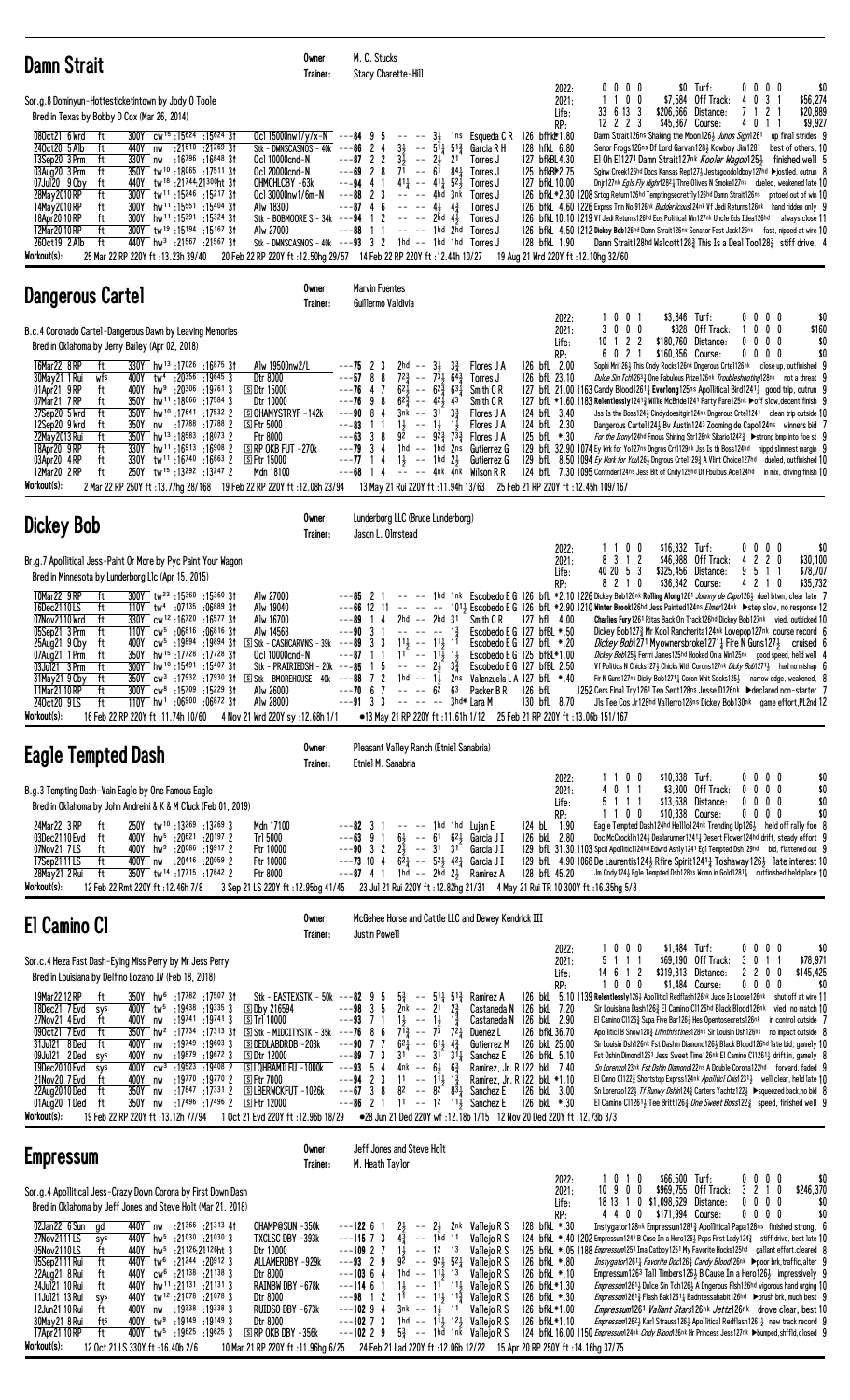| <b>Everlong</b>                                                                                                                                                                                                                                                                                                                                                                                                                                                                                                                                                                                                                                                                                                                                                                                                                                                                                  | Owner:<br>Trainer:                                                                                                                                                                                                                                                                                                     | Zynda Racing (Thomas Zynda)<br>Eddie D. Willis                                                                                                                                                                                                                                                                                                                                                                    |                                                                                                                                                                                                                                                                                                                                                                                                                                |                                                                                                                                                                                                                                                                                         |                                                                                                                                                                                                           |                                             |                                                                                 |                                                                                                                                                                                                                                                                                                                                                                                                                                                                                                                                                                                                                                                                                                                                                                                                                                                                                                                                                                                                                                                                               |
|--------------------------------------------------------------------------------------------------------------------------------------------------------------------------------------------------------------------------------------------------------------------------------------------------------------------------------------------------------------------------------------------------------------------------------------------------------------------------------------------------------------------------------------------------------------------------------------------------------------------------------------------------------------------------------------------------------------------------------------------------------------------------------------------------------------------------------------------------------------------------------------------------|------------------------------------------------------------------------------------------------------------------------------------------------------------------------------------------------------------------------------------------------------------------------------------------------------------------------|-------------------------------------------------------------------------------------------------------------------------------------------------------------------------------------------------------------------------------------------------------------------------------------------------------------------------------------------------------------------------------------------------------------------|--------------------------------------------------------------------------------------------------------------------------------------------------------------------------------------------------------------------------------------------------------------------------------------------------------------------------------------------------------------------------------------------------------------------------------|-----------------------------------------------------------------------------------------------------------------------------------------------------------------------------------------------------------------------------------------------------------------------------------------|-----------------------------------------------------------------------------------------------------------------------------------------------------------------------------------------------------------|---------------------------------------------|---------------------------------------------------------------------------------|-------------------------------------------------------------------------------------------------------------------------------------------------------------------------------------------------------------------------------------------------------------------------------------------------------------------------------------------------------------------------------------------------------------------------------------------------------------------------------------------------------------------------------------------------------------------------------------------------------------------------------------------------------------------------------------------------------------------------------------------------------------------------------------------------------------------------------------------------------------------------------------------------------------------------------------------------------------------------------------------------------------------------------------------------------------------------------|
| Sor.g.4 Apollitical Jess-Foo Who by Foose<br>Bred in Oklahoma by Zynda Racing (Jan 31, 2018)<br>31Mar22 1 RP<br>870Y tw <sup>10</sup> :47962:4725431<br>ft<br>06Mar22 9RP<br>550Y<br>tw <sup>17</sup> :26 <sup>733</sup> :26 <sup>438</sup> 31<br>mys<br>19Dec2110LA<br>ft<br>400Y<br>:19747<br>$:19658$ 3<br>nw<br>28Nov2110LA<br>:19815 :19429 3<br>400Y<br>ft<br>nw<br>:20039 :19767 3<br>06Nov2110LA<br>ft<br>400Y<br>nw<br>:1670731<br>28Aug21 5 Rui<br>ft<br>330Y cw <sup>2</sup> :16707<br>$^{-}$ tw <sup>13</sup> :19937<br>$:19909$ 3t<br>09May21 9 RP<br>ft<br>400Y<br>tw5<br>:19891<br>:196253<br>17Apr21 10 RP<br>ft<br>400Y<br>01Apr21 9RP<br>400Y hw <sup>9</sup> :19985 :19761 3<br>ft<br>11Mar21 11 RP<br>ft<br>300Y<br>$cw^7$ :15368 :15364 3<br>Workout(s):<br>$\bullet$ 11 Feb 22 RP 660Y ft :36.89h 1/3                                                                      | Alw 21000nw3/L<br>$Stk - SLMBIGDADD - 50k - - -95$<br>Dby 150600<br>Dtr 8000<br>Stk - TOWNPLCY S - 25 $k$ ---82<br>Alw 22800nw2/L<br>S Alw 26500nw2/L<br>$\Box$ RP OKB DBY -356 k<br><b>SDtr 15000</b><br>Alw 19000nw2/L<br>21 Oct 21 LA 220Y ft: 12.50h 1/1                                                           | $---37$ 7 3<br>42<br>$---917$<br>3<br>411<br>$4^{11}$<br>$---93$ 6 2<br>6<br>$\overline{1}$<br>$---90$ 7 2<br>$1\;4$<br>---80<br>$---90 \t 9 \t 2$<br>$---908$<br>-1<br>$---89$ 11 8<br>30 Sep 21 LA 220Y ft: 12.60h 1/2                                                                                                                                                                                          | $5^{1\frac{1}{2}}$ -- $6^{2\frac{3}{4}}$ 5 <sup>4</sup> Klaiber J<br>2hd -- $6\frac{3}{4}$ 51 <sup>3</sup> / <sub>2</sub><br>$--$ 31 $\frac{1}{4}$<br>$2\frac{1}{2}$<br>$--$ 42 42 <sup>1</sup><br>$51 - 51$<br>$61\frac{3}{7}$<br>$1hd - 11$ $11\frac{1}{2}$<br>2hd -- 2hd 2hd<br>$91\frac{1}{2}$ -- $81\frac{1}{2}$ $81\frac{3}{2}$ Baca B J<br>$3^{11}$ -- $3^{11}$ $2^{11}$ Brooks JD<br>$--- 6\frac{3}{4}$ 2ns Brooks J D | Klaiber J<br>Brooks JD<br>Brooks J D<br>Brooks J D<br>Brooks JD<br>Brooks J D                                                                                                                                                                                                           | 2022:<br>2021:<br>Life:<br>RP:<br>126 bfL 29.00<br>126 bfL 15.20<br>126 bfL 5.40<br>126 bfL *.30<br>22 Jul 21 Rui 220Y ft : 11.34h 4/10                                                                   | 2000<br>8<br>140<br>244<br>16<br>8 0 3 1    | \$2.589 Turf:<br>\$65,618 Off Track:<br>\$77,187 Distance:<br>\$31,515 Course:  | \$0<br>0000<br>1000<br>\$1,724<br>\$8,928<br>201<br>-1<br>\$8,928<br>201<br>-1<br>126 bfL *.80 1164 Heza Classy Now1261 A Dash of Jess127nk Dashin Wagon12611 widest of all 7<br>126 bfL 10.10 1169 0 Donovn Ross126½ <i>Shockinglyfmous</i> 126ns Middy News127ns floated in midway 11<br>A Dash of Sign124} Everlong126} J Best Boogie124ns away well, gallant 2nd 10<br>Monopolist1241 <i>A Dash of Sign</i> 124 <sup>3</sup> In My Heart1263 broke in, even effort 8<br>Just a Dasha Hero124} Tuckk125hd College Scanda1126}▶lugged in early 8<br>Everlong1261} Shez Fst Jesse1263 Wagon of Speed1263 ▶ stumbled start, easily 7<br>124 bfl. *.90 1101 Coyotee Dle124hd Everlong124nk My Midnight Candy124nk lost footing at break 10<br>126 bfl. 25.80 1101 <i>Empressum</i> 124nk <i>Cndy Blood</i> 126nk Hr Princess Jess 127nk brk out, no contention 9<br>125 bfl. 4.40 1129 Candy Blood12611 Everlong125ns Apollitical Bird12411 restless gate, brushed 9<br>125 bfl. *2.30 1153 Lil Ltin Lup Lou124ns Everlong125hd Relentless Jck124hd brk out, bump, huge bid 12 |
| <b>Flying Afar</b>                                                                                                                                                                                                                                                                                                                                                                                                                                                                                                                                                                                                                                                                                                                                                                                                                                                                               | Owner:<br>Trainer:                                                                                                                                                                                                                                                                                                     | Gerardo Arroyo<br>Diego Arroyo                                                                                                                                                                                                                                                                                                                                                                                    |                                                                                                                                                                                                                                                                                                                                                                                                                                |                                                                                                                                                                                                                                                                                         |                                                                                                                                                                                                           |                                             |                                                                                 |                                                                                                                                                                                                                                                                                                                                                                                                                                                                                                                                                                                                                                                                                                                                                                                                                                                                                                                                                                                                                                                                               |
| B.g.6 Stel Corona-Jetsetter by Walk Thru Fire<br>Bred in California by Edward C Allred (Mar 26, 2016)<br>18Mar22 4RP<br>ft<br>350Y tw <sup>18</sup> :17588 :17588 3t<br>03Mar22 7RP<br>330Y hw <sup>9</sup> :16986 :16827 31<br>ft<br>ft<br>21Nov21 4 Zia<br>400Y tw <sup>14</sup> :19406:19326 31<br>01Nov21 2 Zia<br>350Y cw <sup>4</sup> :17651 :17619 31<br>ft<br>15Aug21 5 Alb<br>ft<br>400Y nw<br>:19726 :19564 3†<br>$cw^{22}$ :16921 :16921 31<br>17Ju121 12 Fmt<br>330Y<br>sys<br>350Y cw <sup>5</sup> :18006 :17842 31<br>03Jul21 3 Fmt<br>ft<br>30Apr21 12 RP<br>ft<br>400Y cw <sup>5</sup> :20534<br>:20374 31<br>18Mar2110RP<br>:16 <sup>202</sup> :15 <sup>462</sup> 3†<br>ft<br>$300Y$ tw <sup>9</sup><br>350Y cw <sup>5</sup> :18080 :17914 3t<br>300ct20 8 Wrd<br>sy<br>Workout(s):<br>9 Feb 22 RP 250Y ft: 13.97hg 51/158 11 Oct 21 Sil 220Y ft: 13.12b 5/5                    | Clm 30000nw3/L<br>Clm 30000nw3/L<br>Stk - LOVINGTN S - 50k<br>Alw 35000nw3/L<br>Alw 30900nw3/L<br>Alw 12000nw2/L<br>Alw 12000nw2/L<br>Clm 20000nw2/L<br>Clm 20000nw2/L<br>Clm 15000nw2/L                                                                                                                               | $---82.5$<br>5<br>64<br>---74<br>7<br>9<br>$3\overline{1}$<br>4<br>---103 4<br>$---93.5$<br>9<br>$5\frac{1}{2}$<br>$---82$ 2 5<br>$---7792$<br>5<br>---67 1<br>5<br>$---67$ 3<br>---36<br>9<br>$---69$ 3 4<br>28 Jun 21 Sil 220Y ft: 13.15b 4/5                                                                                                                                                                   | 4nk -- 2hd 11<br>$5\frac{3}{4}$ $51\frac{1}{4}$<br>$\sim$ $-$<br>$\sim$ $-$<br>3nk 31<br>$\sim$ $-$<br>$2\frac{1}{2}$<br>2nk<br>2hd -- $4\frac{3}{4}$<br>31<br>$2hd$ -- $1hd$ $1nk$<br>$3nk$ -- $3\frac{1}{2}$ $31$<br>$4nk$ -- $3hd$ $31$<br>$--- 9339942$ Pulido J<br>2nk -- 3½ 51½ Pulido J                                                                                                                                 | Gutierrez G<br>Torres D A<br>Aldrete H<br>Ruiz J D<br>Torres D A<br>Torres D A<br>Torres D A<br>Cruz R                                                                                                                                                                                  | 2022:<br>2021:<br>Life:<br>RP:<br>129 bL<br>128 bL 39.80<br>128 bL 9.30<br>128 bfL 21.80<br>126 bfL 11.40<br>126 bfL 5.00<br>126 bfL 4.60<br>3 Mar 21 RP 220Y ft : 13.02h 41/47                           | 2100<br>7 1 1 4<br>29 3 3 9<br>10 1 0 2     | \$11,650 Turf:<br>\$25,392 Off Track:<br>\$56,120 Distance:<br>\$17,790 Course: | \$0<br>0000<br>4 1 0 0<br>\$8,099<br>9022<br>\$6,365<br>\$340<br>1000<br>2.30 1238 Flyng Afr1291 Wings On My Drms126hd Mh Our Scrt Spy1241 motored past rivals 7<br>126 bfl 2.90 1242 Suzy d Cpi1243 Pvs Big Hoss126hd Highst Rt in Town126ns latched to inner foe 9<br>Kj Frankie B128nk Tlc Signature128nk Flying Afar128 <sup>3</sup> game effort, 10<br>Crown N Royal Gal128nk Flying Afar1281 Mi Bella Beso126hd finished strong, 10<br>Don Chuy C128 $\frac{3}{4}$ Man of Faith128 <sup>nk</sup> Flying Afar128 $\frac{1}{2}$ good try, 10<br>Flying Afar126nk Celtic Pagentry127ns Dox Notta Fox1241 $\frac{1}{4}$ determined, driving 10<br>Singin de Blues1263 Dox Notta Fox124nk Flying Afar1263 finished full of run 5<br>126 bfL 17.00 1272 Just B Mighty 128nk Apollitical Johnny 1263 Flying Afar126ns big contention 11<br>126 bfL 11.20 1266 Ajss for th Ldy126hd <i>Mstr Cbo</i> 1261 Vr Shz Fncy Pyc128½ ▶brk very slow, veerd in 9<br>Secret Cartel Lady124nk Strike Force Six1243 Reverend James124nk evenly 7                                            |
| <b>Hooked On Jordan</b>                                                                                                                                                                                                                                                                                                                                                                                                                                                                                                                                                                                                                                                                                                                                                                                                                                                                          | Owner:<br>Trainer:                                                                                                                                                                                                                                                                                                     | <b>Ollie Matthews</b><br><b>Ollie Matthews</b>                                                                                                                                                                                                                                                                                                                                                                    |                                                                                                                                                                                                                                                                                                                                                                                                                                |                                                                                                                                                                                                                                                                                         |                                                                                                                                                                                                           |                                             | \$0 Turf:                                                                       |                                                                                                                                                                                                                                                                                                                                                                                                                                                                                                                                                                                                                                                                                                                                                                                                                                                                                                                                                                                                                                                                               |
| Ch.g.6 Fast Prize Jordan-Hooked On Laveaux by First Down Laveaux<br>Bred in Indiana by Ron Raper (Mar 19, 2016)<br>300ct21 12 Ind<br>440Y tw <sup>9</sup> :21821 :21744 31<br>sys<br>400Y<br>$hw9$ :20168 :19831 41<br>120ct21 9 Ind<br>ft<br>04Sep21 8 Ind<br>400Y hw <sup>5</sup> :20 <sup>298</sup> :19929 41<br>ft<br>:17600:17600ht 3t<br>14Aug21 8 Fan<br>350Y<br>ft<br>nw<br>hw <sup>8</sup><br>:15710 :15329 3†<br>24Jul21 3 Ind<br>ft<br>300Y<br>29May 2111 RP<br>ft<br>440Y cw <sup>5</sup> :22 <sup>277</sup> :21 <sup>217</sup> 31<br>16May21 6 RP<br>350Y cw <sup>4</sup> :17547 :17467 31<br>sys<br>400Y tw <sup>10</sup> :20055 :19862 31<br>06Jul20 9 Ind<br>ft<br>17Jun20 10 Ind<br>:20 <sup>405</sup> :20 <sup>130</sup> 31<br>ft<br>400Y<br>nw<br>$:21^{308}$ $:20^{157}$ 3<br>14Sep19 6 Ind<br>ft<br>400Y<br>nw<br>Workout(s):<br>19 Mar 22 RP 300Y ft: 15.87h 1/1           | INDCHAMP-109k<br>$S$ Stk - HOOSRPKCLS - 83k ---86 3 1<br>$S$ Stk - BWOODRDSTK - 84k ---87 2 3<br>Alw 30000<br>Alw 21000<br>RPINVCHM-320k<br>Ocl 40000nw1/y-N<br>Stk 59600<br>Alw 20000<br>STr15000<br>3 Mar 22 RP 220Y ft : 12.19h 24/58                                                                               | ---93<br>$31\frac{1}{2}$<br>-4<br>$6^{1\overline{3}}$<br>2 <sup>1</sup><br>3 <sup>1</sup><br>-5<br>---86<br>7<br>6<br>---83<br>$---6299$<br>$---78$ 1 2 $2$ hd $---$<br>$---82$ 8 5 31 $---2$ 3 <sup>1</sup><br>$-$ --79 6 5 $31\frac{1}{2}$ -- $31\frac{1}{2}$ 41 <sup>3</sup> Reyes C<br>---62 2 2 7 <sup>5</sup> -- 7 <sup>6</sup> $\frac{1}{2}$ 7 <sup>7</sup> Galvan J<br>•7 Jul 21 Ind 220Y ft : 12.27b 1/5 | $--$ 31<br>$3\frac{1}{2}$<br>$-- 62\frac{1}{2} 62\frac{1}{4}$<br>52<br>$42\frac{1}{2}$<br>$\sim$ $\sim$<br>3 <sup>1</sup><br>1nk<br>$\sim$ $-$<br>821<br>$-- -- 93$<br>$92\frac{1}{2}$ -- $93\frac{1}{2}$ $96\frac{1}{2}$<br>$2\frac{1}{2}$ $2\frac{1}{2}$ Ernst B                                                                                                                                                             | <b>Banuelos I</b><br>Beltran J A<br>Beltran J A<br>Beltran J A<br>Beltran J A<br>Ernst B<br>Reyes C                                                                                                                                                                                     | 2022:<br>2021:<br>Life:<br>RP:<br>128 bfk 29.60<br>128 bfk 24.70<br>128 bk 14.40<br>126 bf 4.50<br>128 bfk 6.00<br>128 bfkL 11.90<br>128 bfkL 8.90<br>126 bfkL *.70<br>3 Apr 21 RP 220Y ft : 11.74h 12/48 | 0000<br>7<br>11<br>-1<br>22 6 4 4<br>2010   | \$37,553 Off Track:<br>\$162,738 Distance:<br>\$4,244 Course:                   | 0000<br>\$0<br>2<br>0 <sub>1</sub><br>\$15,008<br>-1<br>5 0 2 1<br>\$17,853<br>$0\,0\,0\,0$<br>\$0<br>Wrs Ap11tc1vry128nk Wrs V1ntn128nk Hookd On Jordn1281 ▶broke in, bump,closing 9<br>Vlintinecndyrocks1281 <sub>4</sub> <i>Bech Mercedes</i> 128hd Jess a Flyin Beach1283 no threat 8<br>Vlintincndyrocks128} Bch Mrcedes128} Jess Flyin Bech128} >bumped after start 9<br>Hookd On Jordn126nk RIntless Jessie126nk Its the Whiskey126nk all out, got up 6<br>Wrs Apolitcivory1281½ Bch Bm Edd129ns Ktty Sxp128ns ▶bothered st, no factor 9<br>129 bfk 68.20 1138 Danjer127nk Apollitical Pence126hd Mi Amor Secreto12613 alt lanes early 10<br>129 bfk 7.60 1171 Jss Vmoose1263 Hooked On Jordn1293 Hooked On Win126ns respectable return 7<br>Country Boy 1231281 Wrs Vlentino128hd Hooked On Jordan128} pressed, caught 10<br>Wrs Valentino 128 $\frac{3}{4}$ Country Boy 1231281 Hospitaliti 1281 > came out late, lost3rd 10<br>Valiantinecandyrocks1263 Abel 2613 Stoneburner12613 bobbled 3rd stride out 7                                                         |
| Intocable Cartel                                                                                                                                                                                                                                                                                                                                                                                                                                                                                                                                                                                                                                                                                                                                                                                                                                                                                 | Owner:<br>Trainer:                                                                                                                                                                                                                                                                                                     | Haley N. Hobbs<br>Haley N. Hobbs                                                                                                                                                                                                                                                                                                                                                                                  |                                                                                                                                                                                                                                                                                                                                                                                                                                |                                                                                                                                                                                                                                                                                         |                                                                                                                                                                                                           |                                             |                                                                                 |                                                                                                                                                                                                                                                                                                                                                                                                                                                                                                                                                                                                                                                                                                                                                                                                                                                                                                                                                                                                                                                                               |
| Br.g.5 Coronado Cartel-Tahiti Wave by Wave Carver<br>Bred in Colorado by Francisco J Cornejo (Apr 24, 2017)<br>T10Y cw <sup>6</sup> :07106 :06936 3t<br>05Nov21 8 Wrd<br>gd<br>300Y cw <sup>5</sup> :15931 :15592 31<br>220ct21 7 Wrd<br>ft<br>010ct21 9 Wrd<br>250Y hw <sup>2</sup> :13474 :13474 31<br>mys<br>02Sep21 3 Arp<br>350Y tw <sup>3</sup> :17798 :17687 31<br>ft<br>10Jul21 11 Fmt<br>300Y cw <sup>6</sup> :16125 :15650 31<br>sy<br>330Y hw <sup>13</sup> :17445:17050 3t<br>14May 2111 RP<br>ft<br>14Nov2011 Wrd<br>330Y cw <sup>13</sup> :17196:1690631<br>sy<br>250Y hw <sup>10</sup> :13434 :13434 31<br>160ct20 6 Wrd<br>ft<br>300Y cw <sup>10</sup> :16 <sup>109</sup> :1580731<br>030ct20 7 Wrd<br>ft<br>400Y tw <sup>3</sup> :20250 :19752 3<br>26Aug20 7 Arp<br>ft<br>Workout(s):<br>23 Mar 22 RP 220Y ft: 12.28b 3/7                                                      | Alw 16700<br>Sta 10000<br>Sta 10000<br>$S$ Stk - DOLPRODGYS - 17k --- <b>78</b> 1 2<br>Alw 13000nw3/L<br>Alw 20000nw3/L<br>Ocl 15000nw1/y/x-N ---63 6 5 61 -- $62\frac{1}{4}$ 61 $\frac{3}{4}$ FonsecaSoto F 124 bf 16.10<br>Clm 15000nw2/L<br>Alw 14200nw2/L<br>MILHIGHDBY -53k<br>16 Mar 21 RP 220Y ft: 12.45h 18/28 | $---67$ 8 4<br>$--62$ 3 3<br>$---72$ 7 2<br>$---50$ 4 9<br>$---54$ 10 5<br>$---87$ 7 5 $--- 61\frac{3}{4}$ 1nk FonsecaSoto F 124 b<br>$---58$ 9 9 $---73$ $52*$ FonsecaSoto F 124 bf 20.40<br>$---74$ 5 3 $3\frac{3}{4}$ $---$ 41 $\frac{3}{4}$ 43 FonsecaSoto F 124 bfBll 15.10                                                                                                                                  | 2hd -- 2hd 2 $\frac{3}{4}$                                                                                                                                                                                                                                                                                                                                                                                                     | $- - 5^{11}$ Torres D A 126 bf 14.10<br>-- -- 3nk 621 FonsecaSoto F 126 bf 5.10<br>-- -- 4nk 1nk FonsecaSoto F 126 bf 22.90<br>FonsecaSoto F 124 bfB 18.50<br>$--- 92 83\frac{3}{4}$ FonsecaSoto F 126 bf 11.10<br>•11 Jun 20 Fmt 220Y ft :11.17b 1/9 15 Apr 20 RP 220Y ft :11.89hg 3/8 | 2022:<br>2021:<br>Life:<br>RP:<br>7.30                                                                                                                                                                    | $0\ 0\ 0\ 0$<br>6 1 1 0<br>23 3 2 2<br>7010 | $$0$ Turf:<br>\$11,904 Off Track:<br>\$38,423 Distance:<br>\$6,742 Course:      | \$0<br>$0\,0\,0\,0$<br>5 1 0 0<br>\$9,569<br>\$2,762<br>4001<br>1000<br>\$1,059<br>Junos Sign1264 Cheyennes Country1263 Holderdeal129ns outkicked 9<br><i>Dm Hot Mess Express</i> 1281 <sub>4</sub> Rted Hiclss126nk Miz Fncy Pnts127 $\frac{1}{2}$ vied, weakened 9<br>Intocable Cartel126nk Krashin King126nk <i>Dashing Oak</i> 1263 big late finish 8<br>Jess Un Sies Mas1243 <i>Intocable Cartel</i> 0243 Moshi Yoshi124nk finished strong 6<br>Hrr Dreamer129nk Corona Cobra126} Bv Dont Cry Jonn127} lost footing at break 9<br>$5$ nk –– $51\frac{1}{2}$ $52\frac{1}{2}$ FonsecaSoto F 126 bf 26.50 1170 Dark Moon126nk Fancy Creole Queen1241 Bad Goodbye126 $\frac{3}{4}$ clean trip outside 10<br>America Rules126} Miss Fly On Tac126hd Dashing Then Cashing124nk no menace 7<br>Intocbl Crtl124nk Chynns Country126nk Vr Shz Fncy Pyc124 $\frac{3}{4}$ late rally for win 8<br>Shz Chin Smokr12611 Bv Ey of the Tiger124nk Bigg Jck124nk late interest, PL3rd 9<br>On Flyng Dynsty12421 Fvort Rock1241 Sothrnstylmsson124nk broke well faded 9                   |
| Jc Wild King                                                                                                                                                                                                                                                                                                                                                                                                                                                                                                                                                                                                                                                                                                                                                                                                                                                                                     | Owner:<br>Trainer:                                                                                                                                                                                                                                                                                                     | Jose G. Cervantes<br>Santos Carrizales, Jr.                                                                                                                                                                                                                                                                                                                                                                       |                                                                                                                                                                                                                                                                                                                                                                                                                                |                                                                                                                                                                                                                                                                                         | 2022:                                                                                                                                                                                                     | 2110                                        | \$52,400 Turf:                                                                  | 0000<br>\$0                                                                                                                                                                                                                                                                                                                                                                                                                                                                                                                                                                                                                                                                                                                                                                                                                                                                                                                                                                                                                                                                   |
| Sor.g.4 Apollitical Jess-Oh Cherokee Rose by Stoli<br>Bred in Oklahoma by Jose Cervantes (Mar 17, 2018)<br>31Mar22 9RP<br>ft<br>$350Y$ cw <sup>3</sup> :17525 :17478 31<br>04Mar2210RP<br>250Y hw <sup>17</sup> :13 <sup>212</sup> :13 <sup>212</sup> 31<br>ft<br>12Nov2111 Wrd<br>ft<br>$300Y$ hw <sup>14</sup> :15376 :15376 3<br>400Y tw <sup>4</sup> :19203 :19203 3<br>230ct21 9 Alb<br>ft<br>030ct21 5 Wrd<br>400Y hw <sup>6</sup> :19862 :19862 3<br>ad<br>12Sep21 3 Wrd<br>400Y cw <sup>10</sup> :19758:197333<br>ft<br>350Y hw <sup>6</sup> :17718:177183<br>24Jul21 10 Fmt<br>ft<br>10Jul21 6 Fmt<br>$350Y$ cw <sup>8</sup> :17585 :17585 3<br>sys<br>09May21 4RP<br>400Y tw <sup>13</sup> :20492 :19686 3<br>ft<br>350Y hw <sup>11</sup> :18231:179913<br>07Mar21 6 RP<br>ft<br>Workout(s):<br>$\bullet$ 10 Feb 22 RP 220Y ft :11.41h 1/23 $\bullet$ 7 Jun 21 Rde 220Y ft :12.03b 1/3 | $S$ Stk - MRJTMOORES - 68k ---89 5 2<br>$S$ Stk - MITYDCKSTK - 68k ---109 6 1<br><b>SAlw 18400</b><br>CHL DBYCHM -155k<br>DBCHLWRD -50k<br>Dtr 5000<br>Speedhrsed –25k<br>Dtr 5000<br>Dtr 10000<br>Dtr 10000                                                                                                           | $---102$ 2 1<br>$---109$ 8 3<br>$--96$ 5 1<br>$---92$ 8 5<br>$---90$ 7 1<br>$--97$ 5 1<br>$---56$ 1 4 611 $---633$ 643 Delaado M<br>$-$ --68 6 2 2 $\frac{1}{2}$ -- 6 <sup>1</sup> $\frac{1}{4}$ 6 <sup>1</sup> $\frac{1}{4}$ Delgado M<br>23 Apr 21 RP 220Y ft: 13.30b 37/37                                                                                                                                     | $2\frac{1}{2}$ -- 2hd 2nk Flores JA<br>-- -- 1hd 1nk Flores J A<br>$--- 1\frac{1}{2}$ 1 <sup>1</sup> $\frac{1}{4}$ Flores J A<br>$1\frac{1}{2}$ -- $1^{\frac{1}{1}}$ 1 <sup>1</sup> / <sub>4</sub> Flores J A<br>1nk -- $1\frac{1}{2}$ 1 $\frac{1}{2}$ Flores JA<br>$5\frac{1}{2}$ -- $3\bar{n}k$ 2nk Flores JA<br>1hd $-$ 1 $\frac{1}{2}$ 1 $\frac{1}{2}$ Flores JA<br>$1\frac{1}{2}$ -- $1^{1}$ 1 <sup>1</sup> Flores J A    |                                                                                                                                                                                                                                                                                         | 2021:<br>Life:<br>RP:<br>126 bfkL *.30<br>126 bfkL 2.50<br>126 bfkL *.90<br>126 bfkL *.60<br>126 bfkL*2.30<br>126 bfkL 8.80<br>24 Feb 21 RP 220Y ft:11.81h 31/99                                          | 8510<br>$15$ 7 4 0<br>6 1 1 0               | \$136,036 Off Track:<br>\$237,713 Distance:<br>\$53,798 Course:                 | 3200<br>\$26,371<br>1100<br>\$10,708<br>$0\ 0\ 0\ 0$<br>\$0<br>126 bfkL *.80 1094 Chris Fury126nk Jc Wild King126nk My Midnight Cndy126 $\frac{3}{4}$ brshd, battled, edged 6<br>126 bfkL *1.30 1113 Jc Wild King126nk My Midnight Cndy126hd Chriles Fury1271 focused, fired, fast 8<br>Jc Wild King12611 A Pollitical Phoebe128nk Hun E Do1291 popped and gone 8<br><i>Jc Wild King</i> 1261 <sub>4</sub> Bad Monkey126 <sub>3</sub> Apollitical Hero126nk driving, cleared 10<br>Jc Wild King126} Apollitical Hero1271 Quorumm126nk much the best 9<br>Quorumm128nk Jc Wild King12621 Apollitical Hero127nk dueled, not enough 8<br>Jc Wild King126} Bp Primetime128nk Spotty Politics125ns sharp, strait, speedy 9<br>Jc Wild King1261 Mh Apolliticl Spy127nk Coyotee Dale124nk alert, inched away 7<br>125 bfkl 8.40 1041 Spotty Politics12413 Diane to Be a Hero1243 B Boujee124 <sup>nk</sup> steadily retreated 8<br>124 bfkL *1.40 1018 Luminositi126nk Shking th Moon124hd Vf Amrien Crt/125ns brief speed, outkicked 10                                             |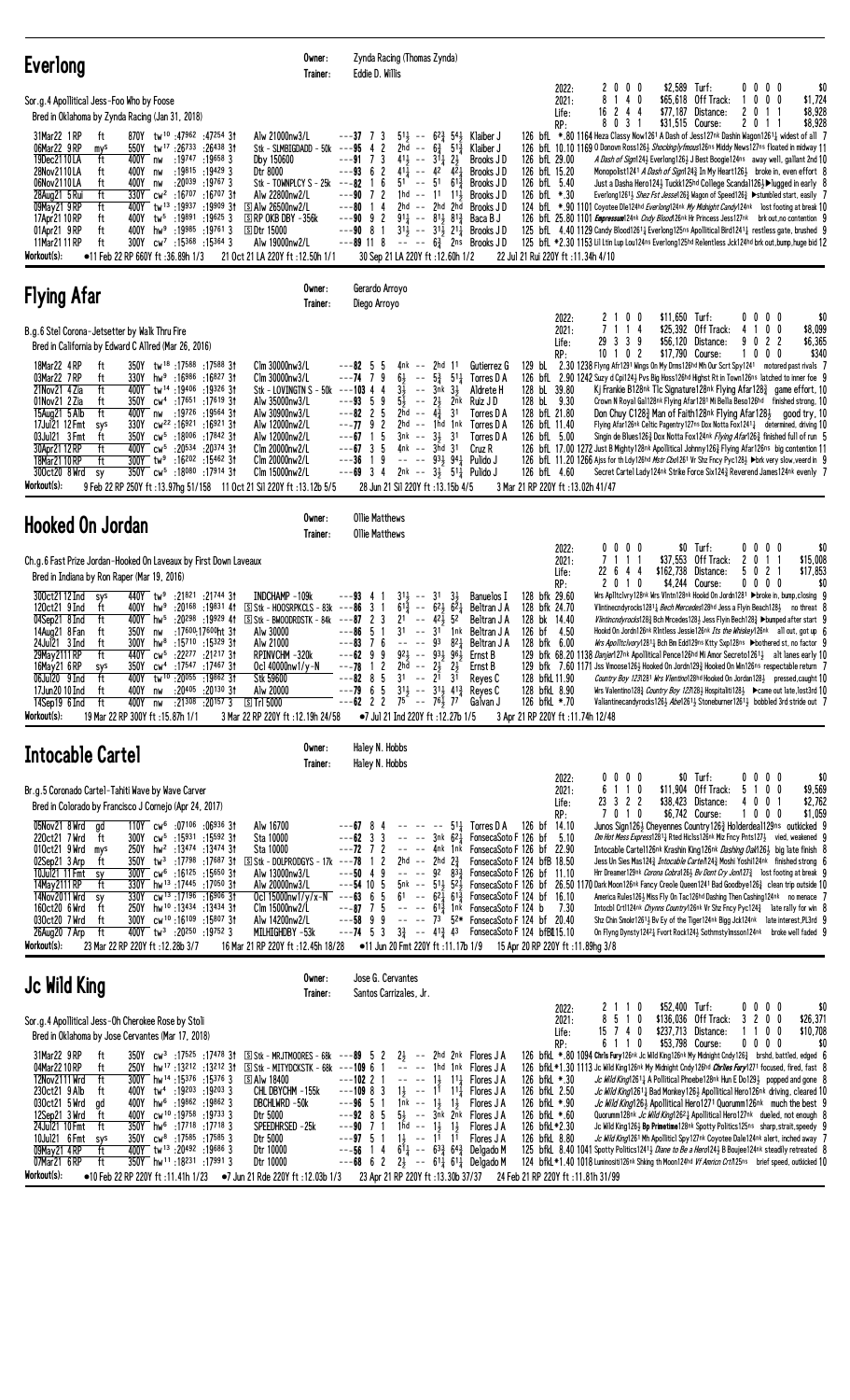| <b>Jt Business Man</b>                                                                                                                                                                                                                                                                                                                                                                                                                                                                                                                                                                                                                                                                                                                                        | Owner:<br>Trainer:                                                                                                                                                    | Juanita A. Tyer<br>Jeffrey A. Tyer                                                                                                              |                                                                                                           |                                                                                                                                                                                                            |                                                                                           |                                                                                                                                                                                                                                                                                                                                                                                                                                                                                                                                                        |                                                                                                                                                                                           |                           |                                    |                                                                                                                                                                                                                                                                                                                                                                                                                                                                                                                                                                                                                                      |                              |                                                   |                                        |
|---------------------------------------------------------------------------------------------------------------------------------------------------------------------------------------------------------------------------------------------------------------------------------------------------------------------------------------------------------------------------------------------------------------------------------------------------------------------------------------------------------------------------------------------------------------------------------------------------------------------------------------------------------------------------------------------------------------------------------------------------------------|-----------------------------------------------------------------------------------------------------------------------------------------------------------------------|-------------------------------------------------------------------------------------------------------------------------------------------------|-----------------------------------------------------------------------------------------------------------|------------------------------------------------------------------------------------------------------------------------------------------------------------------------------------------------------------|-------------------------------------------------------------------------------------------|--------------------------------------------------------------------------------------------------------------------------------------------------------------------------------------------------------------------------------------------------------------------------------------------------------------------------------------------------------------------------------------------------------------------------------------------------------------------------------------------------------------------------------------------------------|-------------------------------------------------------------------------------------------------------------------------------------------------------------------------------------------|---------------------------|------------------------------------|--------------------------------------------------------------------------------------------------------------------------------------------------------------------------------------------------------------------------------------------------------------------------------------------------------------------------------------------------------------------------------------------------------------------------------------------------------------------------------------------------------------------------------------------------------------------------------------------------------------------------------------|------------------------------|---------------------------------------------------|----------------------------------------|
| Sor.g.3 Sizzlin Red Corona-Sweet Chico by Dashin Chico<br>Bred in Oklahoma by Juanita A Tyer (Feb 28, 2019)<br>24Mar22 2RP<br>300Y tw <sup>10</sup> :15371:1537131<br>ft                                                                                                                                                                                                                                                                                                                                                                                                                                                                                                                                                                                      | Alw 21000nw3/L                                                                                                                                                        | $\overline{\mathbf{3}}$<br>---89                                                                                                                |                                                                                                           | -- -- 1hd 1ns* Cruz R                                                                                                                                                                                      |                                                                                           | 2022:<br>2021:<br>Life:<br>RP:<br>124 bL                                                                                                                                                                                                                                                                                                                                                                                                                                                                                                               | 1000<br>$10$ 2 2 3<br>$11$ 2 2 3<br>$4.70$ 1138 Jt Bsnss Mn124ns Ajs Trs f Pnt126½ Cyte D1126hd →brk in shrp,bothrd foe,DQ8th 8                                                           | 4 0 0 2                   |                                    | \$330 Turf:<br>\$43,664 Off Track:<br>\$43,994 Distance:<br>\$6,544 Course:                                                                                                                                                                                                                                                                                                                                                                                                                                                                                                                                                          | 0<br>5                       | 0000<br>$0\ 0\ 0$<br>200<br>2000                  | \$0<br>\$0<br>\$17,653<br>\$420        |
| 07Nov21 5 Wrd<br>ft<br>$300Y$ cw <sup>13</sup> :15341 :15341 2<br>170ct21 8 Wrd<br>hw <sup>8</sup> :15 <sup>776</sup> :156172<br>ft<br>300Y<br>25Sep21 6 Wrd<br>350Y cw <sup>6</sup> :18021 :17982 2<br>ft<br>350Y cw <sup>14</sup> :18023 :17912 2<br>11 Sep 21 10 Wrd<br>ft<br><b>SFtr 5000</b><br>24Jul21 11 Fmt<br>ft<br>350Y hw <sup>6</sup> :18043 :17749 2<br>350Y<br>hw <sup>11</sup> :17904 :17867 2<br>09Jul21 4 Fmt<br>ft<br><b>Ftr 5000</b><br>05Jun21 4 Fmt<br>ft<br>$300Y$ cw <sup>8</sup> :15539 :15539 2<br>330Y hw <sup>17</sup> :17364 :17172 2<br>S Mdn 22600<br>15May21 9 RP<br>ft<br>25Apr21 1RP<br>ft<br>$300Y$ hw <sup>22</sup> :16 <sup>662</sup> :16117 2<br><b>SMc1 25000</b><br>Workout(s):<br>.65 Mar 22 Wrd 220Y ft :11.91h 1/11 | Alw 14900nw2/L<br>Alw 14900nw2/L<br>$\boxdot$ Alw 16600nw2/L<br>SPEEDHRSEF-85k<br>Mdn 11500<br>26 Aug 21 Wrd 220Y ft: 12.87h 82/95 2 Mar 21 Wrd 220Y ft: 12.15hg 2/11 | $---95$ 2 1<br>6<br>$---79$ 4<br>$---77$ 4 1<br>$---75$ 1 1<br>$---74$ 7 6<br>$--73$ 74<br>$--81$ 7 1<br>$---61$ 8 1<br>$---32 \quad 3 \quad 9$ | 1hd -- $1\frac{1}{2}$<br>$1\frac{1}{2}$ -- $1\frac{1}{2}$<br>$--- 61\frac{3}{4} 63\frac{1}{2}$ Cruz R     | 11<br>51<br>51<br>$2\frac{3}{4}$<br>$6\frac{3}{4}$ -- $5\frac{13}{4}$ 4 <sup>2</sup> $\frac{1}{4}$ Cruz R<br>2hd -- 2hd 2nk Cruz R<br>$-- - - 11$ 1 <sup>1</sup> Cruz R<br>1hd $-- 3\frac{1}{2}$ 31 Cruz R | $11\frac{3}{7}$ Cruz R<br>Cruz R<br>3nk Cruz R<br>Cruz R                                  | 124 bL<br>2.80<br>124 bL<br>3.20<br>124 bL 2.90<br>124 bl *2.10<br>124 bL 6.00<br>124 bL *2.00<br>124 bfL 5.60<br>124 bfl 8.10 1088 Magnanni1271 Klassy Oak124ns Jt Business Man124ns nipped for place 9<br>124 bfL 5.80 1077 A Pchy Scrt127ns Bv Ystrdys Wine1261 Caran Royle1243 >knocked off stride brk 10<br>23 Feb 21 RP TR 1 250Y ft : 14.30hg 4/6                                                                                                                                                                                               |                                                                                                                                                                                           |                           |                                    | Jt Business Mn12413 Delgte126nk Bye Bye Coltrain12411 ducked in kept to task 10<br>R1 Hondo127hd Valerity129nk Miss Ajs Happy Days126} > broke in air 10<br>Hally 126hd <i>Hot House</i> 129nk Jt Business Man124 <sup>2</sup> drifted in caught late 8<br>Js Dshin Capi124 $\frac{3}{4}$ Jt Business Man124 $\frac{1}{2}$ Oro Cartel128nk broke sharp, weakened 9<br>Docs Dusty Crte11261 <sup>3</sup> Shy Kisser128nk Olivia de Capo124nk floated extra wide 8<br>Jc Wagon126nk Jt Business Man1243 Olivia de Capo12413 brk in, close thruout 8<br>Jt Business Mn12413 Furrst String12713 Truly Seperate1271 won with authority 10 |                              |                                                   |                                        |
| Nothin Like You                                                                                                                                                                                                                                                                                                                                                                                                                                                                                                                                                                                                                                                                                                                                               | Owner:<br>Trainer:                                                                                                                                                    | John D. Hammes                                                                                                                                  | Bradbury Racing (Lisa Beauprez)                                                                           |                                                                                                                                                                                                            |                                                                                           |                                                                                                                                                                                                                                                                                                                                                                                                                                                                                                                                                        |                                                                                                                                                                                           |                           |                                    |                                                                                                                                                                                                                                                                                                                                                                                                                                                                                                                                                                                                                                      |                              |                                                   |                                        |
| Br.g.3 Favorite Cartel-Whos Kissin Carter by Carters Cartel<br>Bred in Colorado by Thomas Bradbury/Lisa Beauprez (Mar 20, 2019)                                                                                                                                                                                                                                                                                                                                                                                                                                                                                                                                                                                                                               |                                                                                                                                                                       |                                                                                                                                                 |                                                                                                           |                                                                                                                                                                                                            |                                                                                           | 2022:<br>2021:<br>Life:<br>RP:                                                                                                                                                                                                                                                                                                                                                                                                                                                                                                                         | $0\,0\,0\,0$<br>6 3 1 1<br>6 3 1 1<br>1100                                                                                                                                                |                           | \$10,240 Course:                   | \$0 Turf:<br>\$110,162 Off Track:<br>\$110,162 Distance:                                                                                                                                                                                                                                                                                                                                                                                                                                                                                                                                                                             | $\mathbf{2}$<br>-1<br>1<br>1 | 0000<br>$0\quad0$<br>$0\quad 0$<br>1100           | \$0<br>\$4,485<br>\$10,240<br>\$10,240 |
| 350Y cw <sup>5</sup> :17512 :17512 2<br>24Sep21 4 Prm<br>ft<br>350Y nw<br>:17593 :17593 2<br>Ftr 7500<br>03Sep21 5 Prm<br>mys<br>15Aug21 3 Prm<br>350Y hw <sup>5</sup> :17887 :17783 2<br>ft<br>26Jul21 3 Prm<br>350Y hw <sup>5</sup> :17894 :17861 2<br>ft<br>Ftr 7500<br>330Y tw <sup>15</sup> :16861:16693 2<br>21Jun21 6 Prm<br>Ftr 7500<br>ad<br>300Y tw <sup>5</sup> :15781 :15781 2<br>06May 2111 RP<br>ft<br>Workout(s):<br>19 Mar 22 RP 220Y ft: 11.49h 5/66                                                                                                                                                                                                                                                                                         | VALYJNCFUT -222k<br>JVCHLPRM-50k<br>Mdn 17100<br>•4 Mar 22 RP 220Y ft:11.30h 1/55                                                                                     | $---104$ 7 3<br>$---919$<br>$\overline{c}$<br>$---91 \quad 3 \quad 4$<br>$--89$ 7 3<br>$---56$ 2 3<br>$---64$ 6 1                               | $3\frac{1}{2}$ -- $2\frac{1}{2}$<br>$2\frac{1}{2}$ -- $3\frac{1}{2}$<br>25 May 21 RP 220Y ft : 12.01h 3/5 | $2hd$ -- $2hd$ 1hd Smith S<br>1nk<br>$3\frac{3}{4}$<br>$2hd$ -- 1 $hd$ 2nk<br>$5\frac{3}{4}$ -- $3\frac{1}{2}$ 411 Smith S                                                                                 | Smith S<br>Garcia R H<br>Garcia R H<br>-- -- 1hd 1nk Garcia R H                           | 124 bfBL 6.80<br>124 bfBL*2.20<br>124 bfBL 4.80<br>124 bfBL 4.50<br>124 bfBL 6.30<br>129 bfl. 5.60 1114 Nothin Like You129nk Kisss and Teller1241 Relentless Babe126} best in duel 10<br>23 Apr 21 RP 220Y ft: 12.96h 30/37                                                                                                                                                                                                                                                                                                                            |                                                                                                                                                                                           |                           |                                    | Nothin Like You124hd Sassalitical12413 Pevs Jukebox124ns dug in gamely 10<br>Nothin Lik You124nk Ltyourlitshineonus124ns Five Br Brbie1241 <sub>4</sub> rallied strongly 9<br>Fly Donna Fly124ns Iza Good Guy1243 Nothin Like You124ns good effort 10<br>Deutsch124nk Nothin Like You12421 Last Tres Seis1241 good speed, missed 7<br>One Famous Candy124ns Political Fire1283 Im a Fancee Chik1243 finished well 9                                                                                                                                                                                                                  |                              |                                                   |                                        |
| <b>Purty Darn Quick</b>                                                                                                                                                                                                                                                                                                                                                                                                                                                                                                                                                                                                                                                                                                                                       | Owner:<br>Trainer:                                                                                                                                                    | John D. Hammes<br>John D. Hammes                                                                                                                |                                                                                                           |                                                                                                                                                                                                            |                                                                                           |                                                                                                                                                                                                                                                                                                                                                                                                                                                                                                                                                        |                                                                                                                                                                                           |                           |                                    |                                                                                                                                                                                                                                                                                                                                                                                                                                                                                                                                                                                                                                      |                              |                                                   |                                        |
| Sor.g.4 Jess Louisiana Blue-Now Margaret by Pyc Paint Your Wagon<br>Bred in Oklahoma by Tom Bradbury/John Hammes (Jan 26, 2018)                                                                                                                                                                                                                                                                                                                                                                                                                                                                                                                                                                                                                               |                                                                                                                                                                       |                                                                                                                                                 |                                                                                                           |                                                                                                                                                                                                            |                                                                                           | 2022:<br>2021:<br>Life:<br>RP:                                                                                                                                                                                                                                                                                                                                                                                                                                                                                                                         | 11<br>7 0 2 1<br>15 4 3 1                                                                                                                                                                 | 0 <sub>0</sub><br>5 1 1 0 | \$15,420 Turf:<br>\$21,826 Course: | \$34,505 Off Track:<br>\$109,174 Distance:                                                                                                                                                                                                                                                                                                                                                                                                                                                                                                                                                                                           | 0                            | 0000<br>$0\ 0\ 0$<br>$0\ 0\ 0\ 0$<br>$0\ 0\ 0\ 0$ | \$0<br>\$0<br>\$0<br>\$0               |
| 31Mar22 8RP<br>330Y cw <sup>3</sup> :16629 :16629 31<br>ft<br>24Sep21 3 Prm<br>ft<br>400Y cw <sup>10</sup> :19804:196883<br>400Y nw :19813 :19788 3<br>Dtr 7500<br>10Sep21 2 Prm<br>ft<br>hw <sup>10</sup> :20017:197843<br>15Aug21 2 Prm<br>400Y<br>ft                                                                                                                                                                                                                                                                                                                                                                                                                                                                                                       | Alw 19500cnd<br>ALTOONADBY -120k<br>DBCHLPRM-42k                                                                                                                      | $---89$ 2 3<br>$---96$ 5 6<br>$---88997$<br>$---87$ 2 6                                                                                         | 2hd --<br>$6^{13}$ --<br>$4\frac{3}{4}$                                                                   | $1\frac{1}{2}$<br>$1\frac{1}{2}$<br>$2\frac{5}{4}$<br>21<br>$61\frac{1}{4}$ -- $61$ 3hd<br>411<br>$--$ 31                                                                                                  | Smith S<br>Smith S<br>Smith S<br>Smith S                                                  | 126 bfL 8.60 1154 Prty Drn Quck126} Wtch Hm B Fmous126hd On Slck Dlght126}<br>125 bfBL 7.50<br>125 bfBL 5.80<br>125 bfBL 2.90                                                                                                                                                                                                                                                                                                                                                                                                                          |                                                                                                                                                                                           |                           |                                    | One Kool Dremer1253 Purty Drn Quick125ns Fdd Princess1253 responded gamely 10<br>One Kool Dreamer125hd Fdd Princess125ns Purty Darn Quick125 $\frac{1}{2}$ late energy 9<br>Fdd Princess1251 Bayou a Cartel125} Not a Secret125hd lacked a rally 8                                                                                                                                                                                                                                                                                                                                                                                   |                              |                                                   | appeared polished 10                   |
| 11Jul21 2 Prm<br>350Y tw <sup>10</sup> :17632:175263<br>ft<br>nw :17596 :17558 3<br>27Jun21 5 Prm<br>ft<br>350Y<br>Dtr 7500<br>350Y cw <sup>10</sup> :17897 :17761 3<br>22May21 9RP<br>ft                                                                                                                                                                                                                                                                                                                                                                                                                                                                                                                                                                     | PRMGOLDDBY-119k<br>S Stk - JCK BRKS S - 57k ---77 5 6                                                                                                                 | $---91 2 8$<br>$---87$ 1 5                                                                                                                      |                                                                                                           | $8\overline{1}$ + $ 8\overline{3}$ + $5\overline{4}$<br>$41\frac{1}{4}$ -- $3\frac{1}{2}$ 2nk<br>4nk -- $6\frac{1}{2}$ $6\frac{1}{2}$                                                                      | Smith S<br>Smith S<br>Silva A                                                             | 125 bfBL 5.70<br>125 bfBL*2.40<br>124 bfl 15.40 1099 Bpmysthrndynsty124hd Jss Good Enogh124hd 0 Donovn Ross125hd no late kick 9                                                                                                                                                                                                                                                                                                                                                                                                                        |                                                                                                                                                                                           |                           |                                    | Kool and Fabulous1253 Shadi Lady125ns Not a Secret125ns mild late interest 9<br>Wieburg125nk Purty Darn Quick1251 Bayou a Carte11251 finished well 8                                                                                                                                                                                                                                                                                                                                                                                                                                                                                 |                              |                                                   |                                        |
| ft<br>400Y hw <sup>8</sup> :20 <sup>289</sup> :19843 3<br>01Apr21 5 RP<br><b>SDtr 15000</b><br>240ct20 8 Alb<br>ft<br>350Y nw<br>:17815 :17487 2<br>:18046 :17871 2<br>25Sep20 5 Prm<br>350Y nw<br>ft<br>Workout(s):<br>3 Mar 22 RP 220Y ft : 11.96b 14/58                                                                                                                                                                                                                                                                                                                                                                                                                                                                                                    | Stk - CHL JUVCHM - 126k $-$ - - 72 3 8<br>VALYJNCFUT -219k<br>30 Apr 21 RP 220Y ft: 11.42h 3/29                                                                       | $---76$ 3 9<br>$---70$ 7 6                                                                                                                      | 16 Mar 21 RP 220Y ft: 12.01b 15/28                                                                        | $92\frac{1}{2}$ -- $7\overline{2}$ $4\overline{2}$ $4\overline{2}$<br>$9\frac{3}{4}$ -- $91\frac{1}{4}$ 92                                                                                                 | Garcia R H<br>Garcia R H<br>$8^{2}$ 1 -- $7^{1}$ 1 4 <sup>1</sup> <sup>1</sup> Garcia R H | 124 bfL 22.50 1099 Apolitcl Gold1251½ Apolitcl Hro126½ Apoliiticl Dizis126½ ▶stumbled, bumped hard 9<br>124 bfL 13.30<br>124 bfBL*1.60<br>2 Mar 21 RP 220Y ft : 11.87h 8/25                                                                                                                                                                                                                                                                                                                                                                            |                                                                                                                                                                                           |                           |                                    | Bad Monkey 128nk Jc Wild King 124nk Isa Super Freak 124 tough foes, 10<br>Paint Me Brown124} Easy Separatist124nk Shadi Lady124nk ▶ drifted out, rallied 8                                                                                                                                                                                                                                                                                                                                                                                                                                                                           |                              |                                                   |                                        |
| <b>Pycfastandfamous</b>                                                                                                                                                                                                                                                                                                                                                                                                                                                                                                                                                                                                                                                                                                                                       | Owner:<br>Trainer:                                                                                                                                                    |                                                                                                                                                 | Gene Schindler and Jerry Cate<br>Stacy Charette-Hill                                                      |                                                                                                                                                                                                            |                                                                                           |                                                                                                                                                                                                                                                                                                                                                                                                                                                                                                                                                        |                                                                                                                                                                                           |                           |                                    |                                                                                                                                                                                                                                                                                                                                                                                                                                                                                                                                                                                                                                      |                              |                                                   |                                        |
| B.g.3 Pyc Paint Your Wagon-Illegally Famous by One Famous Eagle<br>Bred in Oklahoma by Jerry Cate (Jan 23, 2019)                                                                                                                                                                                                                                                                                                                                                                                                                                                                                                                                                                                                                                              |                                                                                                                                                                       |                                                                                                                                                 |                                                                                                           |                                                                                                                                                                                                            |                                                                                           | 2022:<br>2021:<br>Life:                                                                                                                                                                                                                                                                                                                                                                                                                                                                                                                                | 6                                                                                                                                                                                         | 0000<br>3 1 0<br>6 3 1 0  | \$51,813 Course:                   | \$0 Turf:<br>\$73,615 Off Track:<br>$$73,615$ Distance:                                                                                                                                                                                                                                                                                                                                                                                                                                                                                                                                                                              | 1<br>1.                      | 0000<br>$0\quad 0$<br>0 1 0                       | \$0<br>\$4,050<br>\$3,580              |
| 350Y cw <sup>5</sup> :17913 :17512 2<br>24Sep21 4 Prm<br>ft<br>03Sep21 6 Prm<br>350Y nw :17707 :17707 2<br>Ftr 7500<br>mys<br>07Aug21 3 Prm<br>330Y hw <sup>10</sup> :16978:169782<br>ft<br>ft<br>29May 2112 RP<br>350Y cw <sup>5</sup> :18105 :17455 2<br>07May21 6RP<br>350Y hw <sup>11</sup> :17958 :17958 2<br>Ftr 15000<br>ft<br>11Apr21 9RP<br>ft<br>300Y nw :15776 :15756 2<br>Mdn 17100<br>Workout(s):<br>•7 Apr 22 RP 250Y ft :13.64h 1/3                                                                                                                                                                                                                                                                                                            | VALYJNCFUT -222k<br>Alw 11500nw2/L<br>HRTGPLCFUT -1315k<br>21 Feb 22 RP 250Y ft: 13.90hg 12/130 9 Feb 22 RP 220Y ft: 12.49b 13/23                                     | $---84$ 1 7<br>$--87$ 7 5<br>$---76$ 3 4<br>$---56$ 8 8<br>$---73$ 6 1<br>$---66$ 8 4                                                           |                                                                                                           | $3nk$ -- $3\frac{1}{2}$ 63<br>$8^{11}$ , $-8^{4}$ $8^{3}$ , Baca B J                                                                                                                                       | Baca B J<br>1hd $-$ 1 $\frac{1}{2}$ 1 $\frac{3}{8}$ Baca B J                              | RP:<br>124 bhfkBb.40<br>$4\frac{3}{4}$ -- 1hd 1nk Esqueda C R 124 bhfkB2.10<br>11 -- 1hd 1nk Navarrete, Jr. EA 124 bhfkB11.20<br>125 bfkl 18.00 995 Jet Black Grace124nk Political Rose1241 <sup>1</sup> Ais Tres of Paint 1243 mild menace 10<br>126 bfkL *.90 1024 Pycfstndfmous1263 Rock Cndy Blue124nk Blckwater Secret1243 fully extended 6<br>-- -- 2hd 2hd Ramirez, Jr. FR 128 bfkL 19.00 1033 Pstls1st Fing124hd <i>Pycfstndfms</i> 128hd <i>God Rsn Crt1</i> 124hd bumped st, game effort 10<br>26 Jul 21 Prm 220Y ft: 12.80b 4/6             |                                                                                                                                                                                           | 3 1 1 0                   |                                    | Nothin Like You 124hd Sassalitical12413 Pevs Jukebox124ns lacked a rally 10<br>Pycfstndfmous124nk World Clss Perry124} Hrd Rock Cndy124ns rallied strongly 10<br>Pycfastandfamous124nk Madd Maxx12411, Candy Hero1241 good speed, all out 8                                                                                                                                                                                                                                                                                                                                                                                          |                              | 0 1 0                                             | \$3,580                                |
| <b>Relentlessly</b>                                                                                                                                                                                                                                                                                                                                                                                                                                                                                                                                                                                                                                                                                                                                           | Owner:<br>Trainer:                                                                                                                                                    | Jose Huerta                                                                                                                                     | Aguila Negra Racing Inc. (Jose Huerta)                                                                    |                                                                                                                                                                                                            |                                                                                           |                                                                                                                                                                                                                                                                                                                                                                                                                                                                                                                                                        |                                                                                                                                                                                           |                           |                                    |                                                                                                                                                                                                                                                                                                                                                                                                                                                                                                                                                                                                                                      |                              |                                                   |                                        |
| Br.c.4 Hes Relentless-Runaway Renata by Carters Cartel<br>Bred in Texas by Randy or Sandy Coleman (Mar 16, 2018)                                                                                                                                                                                                                                                                                                                                                                                                                                                                                                                                                                                                                                              |                                                                                                                                                                       |                                                                                                                                                 |                                                                                                           |                                                                                                                                                                                                            |                                                                                           | 2022:<br>2021:                                                                                                                                                                                                                                                                                                                                                                                                                                                                                                                                         | 8 4 1 1                                                                                                                                                                                   | 1100<br>13 7 3 1          | \$29,676 Turf:                     | \$199,813 Off Track:                                                                                                                                                                                                                                                                                                                                                                                                                                                                                                                                                                                                                 | 1                            | 0000<br>$0\ 0\ 0$<br>2 1 1 0                      | \$0<br>\$0<br>\$71,017                 |
| 19Mar 22 12 RP<br>350Y hw <sup>6</sup> :17507 :17507 31<br>ft                                                                                                                                                                                                                                                                                                                                                                                                                                                                                                                                                                                                                                                                                                 |                                                                                                                                                                       |                                                                                                                                                 |                                                                                                           |                                                                                                                                                                                                            |                                                                                           | Life:                                                                                                                                                                                                                                                                                                                                                                                                                                                                                                                                                  |                                                                                                                                                                                           |                           |                                    | \$310,562 Distance:                                                                                                                                                                                                                                                                                                                                                                                                                                                                                                                                                                                                                  |                              | 0                                                 | \$71,017                               |
| 18Dec2111LS<br>ft<br>400Y tw <sup>14</sup> :19719:1946131<br><b>S Stk 61500</b><br>400Y hw <sup>7</sup> :19892 :19758 31<br>Alw 40000<br>06Sep21 8 Fan<br>ft                                                                                                                                                                                                                                                                                                                                                                                                                                                                                                                                                                                                  |                                                                                                                                                                       | Stk - EASTEXSTK - 50k ---95 1 1<br>$---90$ 8 1<br>$---92$ 4 1                                                                                   |                                                                                                           | $1\frac{1}{2}$ -- $1\frac{1}{2}$ $1\frac{1}{2}$<br>$11\overline{3}$ -- $11\overline{23}$                                                                                                                   |                                                                                           | RP:<br>Valenzuela R A 126 bfkL *1.70 1055 Relentlessly126} Apolliticl Redflsh126nk Juice Is Loose126nk eager, exploded 11<br>$4\bar{1}$ -- $3\bar{2}$ 3 $\bar{1}$ Valenzuela R A 124 bfkl 5.40 1086 Won Fmous Dsh124hd My Fast Prize1261 } Relentless/y124nk rallied, no final kick 11<br>Valenzuela R A 124 bfL *1.10                                                                                                                                                                                                                                 |                                                                                                                                                                                           | 8 5 2 0                   | \$271,917 Course:                  | Its the Whiskey1263 Relentlessly12413 Kitty Sixup126nk alert start, weakened 7                                                                                                                                                                                                                                                                                                                                                                                                                                                                                                                                                       | 211                          |                                                   |                                        |
| 22Aug21 9 Rui<br>21404 3: 21936 21404 440Y hw <sup>4</sup> :<br>Dtr 8000<br>wfs<br>03Jul21 5 Fan<br>ft<br>220Y nw<br>:11 <sup>850</sup> :11 <sup>850</sup> 31<br>Alw 30000<br>ft<br>400Y cw <sup>5</sup> :19682 :19682 3<br>29May 2110 RP<br>tw <sup>13</sup> :19624:196243<br>09May21 5 RP<br>ft<br>400Y<br>Dtr 10000                                                                                                                                                                                                                                                                                                                                                                                                                                        | HRTGPLCDBY-361k                                                                                                                                                       | $---79$ 4 1<br>$---98$ 4 1<br>$---98$ 2 1<br>$---94$ 3 1                                                                                        |                                                                                                           | $3\frac{1}{2}$ -- $5\frac{2}{3}$ 84<br>1hd -- 1 $\frac{1}{2}$ 1 $\frac{3}{4}$                                                                                                                              |                                                                                           | Valenzuela R A 127 bfkL 2.40<br>$  -$ 11 $11\frac{1}{2}$ Valenzuela R A 124 bfL *.20<br>Valenzuela R A 127 bfkL 5.30 1013 Relentlessly1273 Instygator1241 Fallout124nk repeat performance 8                                                                                                                                                                                                                                                                                                                                                            |                                                                                                                                                                                           |                           |                                    | Flash Riley 1281 Valiantt 126} Favorite Agree 126 → brk in, brushf oe 10<br>RIntlssly 12413 RIntlss Jssi126nk Chyennes Country 1263 hand ride, clearly best 7                                                                                                                                                                                                                                                                                                                                                                                                                                                                        |                              |                                                   |                                        |
| 20Mar21 10 RP<br>ft<br>350Y hw <sup>13</sup> :17923:176353<br>07Mar21 7RP<br>ft<br>350Y<br>hw <sup>11</sup> :17584 :17584 3<br>Dtr 10000<br>ft<br>$n \mathsf{W}$<br>:17880 :17880 2<br>10Jul20 10 Fmt<br>350Y<br>Ftr 5000<br>Workout(s):<br>•8 Mar 22 RP 220Y ft:11.76b 1/11                                                                                                                                                                                                                                                                                                                                                                                                                                                                                  | OK DBY -252k<br>1 Feb 22 Fan 220Y ft: 11.07b 1/1                                                                                                                      | $---76$ 4 7                                                                                                                                     | 3 Dec 21 Fan 330Y ft: 17.89b 1/1                                                                          |                                                                                                                                                                                                            | 71 -- 511 51 $\frac{3}{4}$ Vallejo R S                                                    | 1} -- 1 <sup>1</sup> 1 <sup>1</sup> } Valenzuela R A 127 bfkL 4.70 1007 RIntlssly1271 <sub>2</sub> Hr Princss Jss124nk A Polliticl Phoebe124hd exploded, drew off 8<br>124 bfl. 1.50 1018 Crd n Strtr124hd Aplitcl Rdflsh124nk Sqd Wrd12614 >shifted in, ducked in, DQ10th 10<br>---100 8 1 113 -- 113 113 Vallejo R S 124 bfl. 4.80 1046 Relentlessly12413 Willie McBride1241 Party Fare125nk in race by himself 9<br>$---77$ 1 1 1 $---$ 1 <sup>1</sup> $\frac{1}{2}$ 1 <sup>3</sup> Escobedo E G 124 bfL *.40<br>●5 Aug 21 Rui 330Y ft: 16.49h 1/11 |                                                                                                                                                                                           |                           |                                    | Relentlessly1243 Candy Rush124nk My Favorite Class1293 broke in, much best 5                                                                                                                                                                                                                                                                                                                                                                                                                                                                                                                                                         |                              |                                                   |                                        |
| <b>Rolling Along</b>                                                                                                                                                                                                                                                                                                                                                                                                                                                                                                                                                                                                                                                                                                                                          | Owner:<br>Trainer:                                                                                                                                                    | Gerardo Arroyo<br>Diego Arroyo                                                                                                                  |                                                                                                           |                                                                                                                                                                                                            |                                                                                           |                                                                                                                                                                                                                                                                                                                                                                                                                                                                                                                                                        |                                                                                                                                                                                           |                           |                                    |                                                                                                                                                                                                                                                                                                                                                                                                                                                                                                                                                                                                                                      |                              |                                                   |                                        |
| Sor.g.7 Kiddy Up-Hits Keep Coming by Walk Thru Fire<br>Bred in California by Edward C Allred (Feb 24, 2015)                                                                                                                                                                                                                                                                                                                                                                                                                                                                                                                                                                                                                                                   |                                                                                                                                                                       |                                                                                                                                                 |                                                                                                           |                                                                                                                                                                                                            |                                                                                           | 2022:<br>2021:<br>Life:                                                                                                                                                                                                                                                                                                                                                                                                                                                                                                                                | 2010<br>8<br>41 5 12 4                                                                                                                                                                    | 1 1 1                     | \$6,718 Turf:                      | \$17,569 Off Track:<br>\$79,321 Distance:                                                                                                                                                                                                                                                                                                                                                                                                                                                                                                                                                                                            | 6<br>11 1 6 1                | 0000<br>1 1 0                                     | \$0<br>\$11,101<br>\$18,391            |
| 25Mar22 8RP<br>ft<br>350Y tw <sup>11</sup> :17595:17454 31<br>10Mar22 9RP<br>ft<br>$300Y$ tw <sup>23</sup> :15396 :15360 31<br>Alw 27000<br>240ct21 4 Zia<br>ft<br>350Y cw <sup>4</sup> :17723 :17409 31                                                                                                                                                                                                                                                                                                                                                                                                                                                                                                                                                      | Ocl 35000nw4/L<br>Alw 40000nw4/3m                                                                                                                                     | $---829$<br>$---83$ 7 3<br>$---89$ 6 10                                                                                                         | 6<br>$9\frac{3}{4}$                                                                                       | $5nk$ -- $3hd$ $4\frac{3}{4}$                                                                                                                                                                              | Gutierrez G<br>$---$ 2hd 2nk Torres D A<br>$-- 61 61\frac{1}{2}$ Aldrete H                | RP:<br>128 bL<br>126 bL<br>128 bL 25.00                                                                                                                                                                                                                                                                                                                                                                                                                                                                                                                | 10 1 2 1<br>8.00 1109 Apollitical Hero126nk Uncurled Fist126nk Industrious126nk closing fast 12<br>5.40 1116 Dickey Bob126nk Rolling Along1261 Johnny de Capo126} drftd in, second best 7 |                           | \$23,885 Course:                   | Kj Frnki B128nk Everybodyneedshero128nk DHTough to Bee1281 no rally, , PL5th 10                                                                                                                                                                                                                                                                                                                                                                                                                                                                                                                                                      |                              | 2010                                              | \$5,944                                |
| ft<br>330Y hw <sup>20</sup> :16778 :16537 31<br>14Aug21 8 Alb<br>23Jul21 11 Fmt<br>$350Y$ hw <sup>9</sup> :17906 :17863 31<br>ft<br>18Jun21 8 Fmt<br>ft<br>350Y nw<br>18 <sup>042</sup> : 17971 3 <del>1</del><br>Alw 14500<br>350Y cw <sup>7</sup> :17 <sup>752</sup> :17 <sup>598</sup> 31<br>28May 2111 RP<br>ft<br>15May 2112 RP<br>ft<br>220Y<br>hw <sup>15</sup> :12 <sup>193</sup> :11 <sup>950</sup> 31<br>Sta 20000                                                                                                                                                                                                                                                                                                                                  | Oc1 25000cnd-N<br>Stk - RCKYHEINZG - 15k<br>Oc1 25000nw4/L                                                                                                            | $---88$ 9 8<br>$---80$ 4 1<br>$---76$ 3 4<br>$---76$ 10 2<br>---66<br>79                                                                        | 5nk --                                                                                                    | $7\frac{1}{2}$ -- $6\frac{1}{2}$ 5 <sup>1</sup> $\frac{3}{2}$ Pulido J<br>$3hd$ -- $2hd$ $3\frac{1}{2}$<br>$6\frac{3}{4}$<br>$5\frac{3}{4}$<br>$--- 81 611$ Pulido J                                       | 1hd -- 2hd 2nk Gutierrez G<br>Cruz R<br>Cruz R                                            | 128 bfL 7.80<br>128 bfL 7.80<br>126 bfhL 5.30<br>126 bfl. 9.00 1077 Willie McBride126nk Shoults128nk Juice Is Loose126hd weakened 10<br>126 bfl. 5.50 1097 Ctchn Trin B126nk Effortlss Chic Dsi1263 Dm Hot Mss Exprss124nk brushed start 12                                                                                                                                                                                                                                                                                                            |                                                                                                                                                                                           |                           |                                    | Bella Faccia128nk Jess Botticelli1283 Be Quiet128ns no rally, 10<br>Relentless Doll126nk Rolling Along1283 Hes All Corona126nk broke out sharply 9<br>Bp Primetime128nk Spotty Politics124nk Rolling Along1263 battled, outkicked 6                                                                                                                                                                                                                                                                                                                                                                                                  |                              |                                                   |                                        |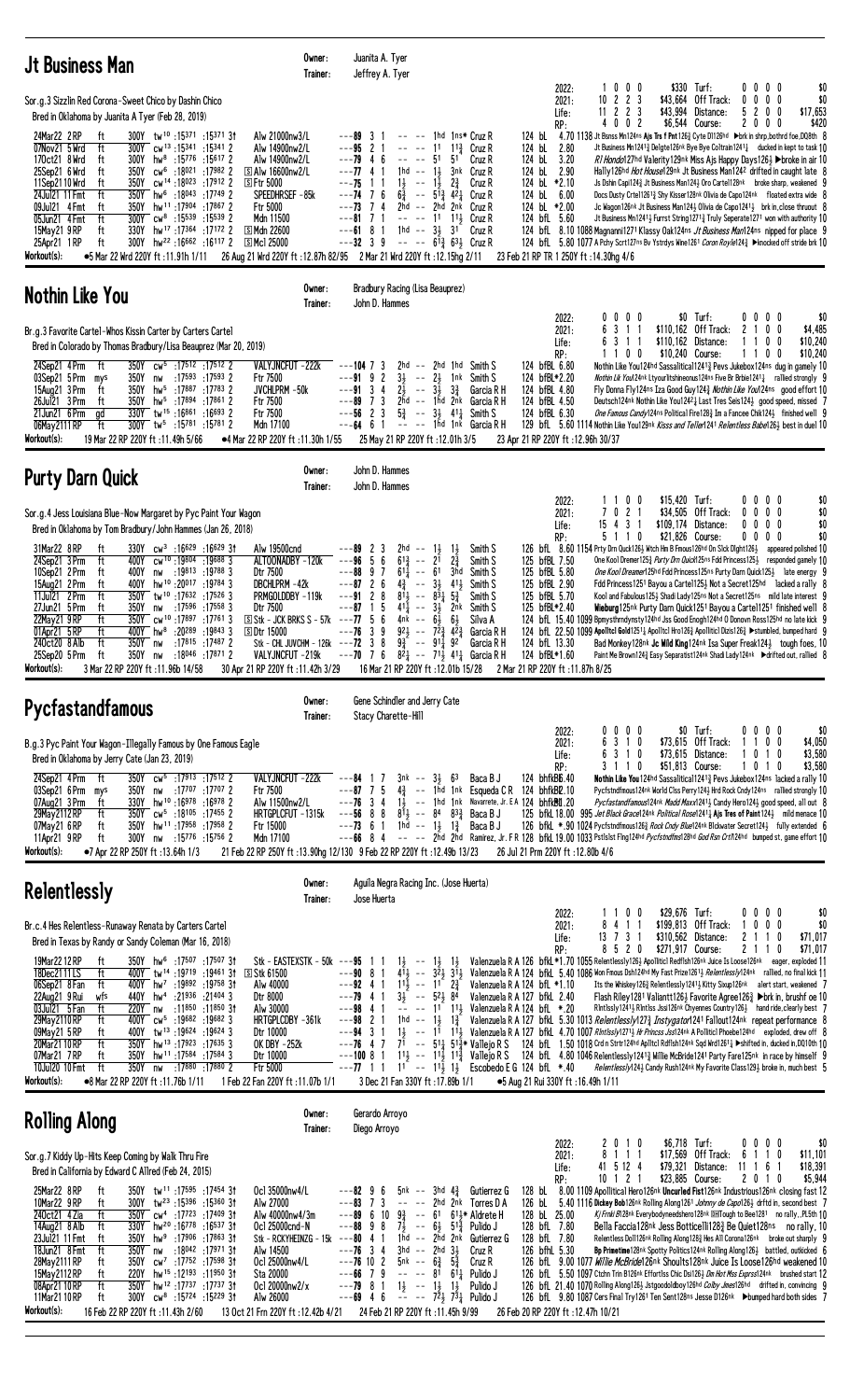| <b>Scaredy Pants</b>                                                                                                                                                                                                                                                                                                                                                                                                                                                                                                                                                                                                                                                                                                                                                                                                                                                                                                          | Owner:<br>Trainer:                                                                                                                                                                   | Ellen Kennedy Racing LLC (Allen Kennedy)<br>Jose Cruz Villafranco                                                                                                                                                                                                                                                                                                                                                                 |                                                                                                                                                                                                                                                                                                                                                                                                                                                                                                 |                                                                                                                            |                                                                                                                                                                                                                                                                                                                                                                                                                                                                                                                                                                                                                                                                                                                                                                                                                                                                                                                                                                                                                                                                                                                                                                                                                                                                                                                                             |
|-------------------------------------------------------------------------------------------------------------------------------------------------------------------------------------------------------------------------------------------------------------------------------------------------------------------------------------------------------------------------------------------------------------------------------------------------------------------------------------------------------------------------------------------------------------------------------------------------------------------------------------------------------------------------------------------------------------------------------------------------------------------------------------------------------------------------------------------------------------------------------------------------------------------------------|--------------------------------------------------------------------------------------------------------------------------------------------------------------------------------------|-----------------------------------------------------------------------------------------------------------------------------------------------------------------------------------------------------------------------------------------------------------------------------------------------------------------------------------------------------------------------------------------------------------------------------------|-------------------------------------------------------------------------------------------------------------------------------------------------------------------------------------------------------------------------------------------------------------------------------------------------------------------------------------------------------------------------------------------------------------------------------------------------------------------------------------------------|----------------------------------------------------------------------------------------------------------------------------|---------------------------------------------------------------------------------------------------------------------------------------------------------------------------------------------------------------------------------------------------------------------------------------------------------------------------------------------------------------------------------------------------------------------------------------------------------------------------------------------------------------------------------------------------------------------------------------------------------------------------------------------------------------------------------------------------------------------------------------------------------------------------------------------------------------------------------------------------------------------------------------------------------------------------------------------------------------------------------------------------------------------------------------------------------------------------------------------------------------------------------------------------------------------------------------------------------------------------------------------------------------------------------------------------------------------------------------------|
| Br.g.6 Valiant Hero-Jess Because I Could by Feature Mr Jess<br>Bred in Oklahoma by Ellen Kennedy Racing Llc (Feb 14, 2016)<br>27Mar22 8RP<br>330Y cw <sup>11</sup> :17064 :16623 31<br>ft<br>07Nov2110 Wrd<br>ft<br>330Y cw <sup>12</sup> :17083:1657731<br>cw <sup>5</sup> :19984 :19934 3†<br>220ct21 6 Wrd<br>ft<br>400Y<br>25Sep21 9 Wrd<br>300Y tw <sup>6</sup> :15555 :15555 31<br>ft<br>27Jun21 11 Fmt<br>ft<br>300Y<br>$cw^5$ :15784 :15509 31<br>350Y<br>nw :18 <sup>221</sup> :17634 31<br>18Jun21 11 Fmt<br>ft<br>13May21 9RP<br>ft<br>350Y cw <sup>5</sup> :17914 :17601 31<br>25Apr21 8RP<br>350Y<br>hw <sup>14</sup> :18 <sup>353</sup> :17813.3†<br>ft<br>hw <sup>12</sup> :17883:1773731<br>350Y<br>08Apr21 10 RP<br>ft<br>11Mar21 10 RP<br>300Y<br>cw <sup>8</sup> :15 <sup>519</sup> :15 <sup>229</sup> 3†<br>ft<br>Workout(s):<br>3 Mar 22 Rmt 220Y ft : 12.18h 1/2                                        | Oc1 50000nw1/6mx-N<br>Alw 16700<br>Alw 16700<br>Alw 16700<br>Alw 14500<br>Alw 14500<br>Oc1 40000nw4/L-N<br>Ocl 50000nw1/y/x-N<br>Ocl 20000nw2/x-N<br>Alw 26000                       | $--67$ 5 7<br>76 -- 76<br>-5<br>81<br>81<br>$---70.8$<br>$\sim$ $\sim$<br>$---84$ 1 3<br>1nk -- 1nk 2nk<br>$---83$ 6 3<br>$--64$ 3 2<br>$--67$ 3 6<br>$6^{11}$ -- $6^{3}$ $6^{4}$<br>$--67$ 5 6<br>$6\frac{1}{2}$ -- $61\frac{1}{4}$ 72<br>$---60$ 2 4<br>$---72$ 9 2<br>$--8125$                                                                                                                                                 | 2022:<br>2021:<br>Life:<br>RP:<br>73<br>Silva A<br>931 Flores J A<br>126 bfkL 23.20<br>126 bfkL 7.70<br>Silva A<br>126 bfkL 8.90<br>$-- -4$ , 1hd Flores JA<br>-- -- $3^{1}\frac{1}{4}$ 3 <sup>13</sup> / <sub>4</sub> Medrano A T 128 bfkl 5.50<br>Medrano A T 128 bfkL 27.60<br>22 Sep 21 Wrd 220Y ft:11.97hg 13/33 26 Feb 21 RP 220Y ft:13.08h 109/117 17 Sep 20 Wrd 220Y ft:11.81b 3/13                                                                                                     | 1000<br>9 1 1 1<br>36 4 7 4<br>\$27,566 Course:<br>15 1 1 1                                                                | \$330 Turf:<br>\$0<br>$0\,0\,0\,0$<br>\$18,876 Off Track:<br>4 1 2 0<br>\$9,328<br>$$78,871$ Distance:<br>11<br>44<br>\$33,685<br>$\overline{1}$<br>200<br>\$5,016<br>126 bfkl 26.90 1251 Wintr Brook1263 Hooked On Win126nk Its the Whiskey1263 brk inward, lost path 8<br>Charlies Fury 1261 Ritas Back On Track126hd Dickey Bob127nk no factor 10<br>Willie McBride124nk Scredy Pants126hd Giant Courage12611 spd, caught at wire 7<br>Scaredy Pants126hd <i>Jk Pistol Petey</i> 1261 Fly N Tell1263 dug in late 7<br>Mr Amstel127nk Relentless Doll12713 Scaredy Pants128hd behind dueling pair 5<br>Catchin Train B126nk Jk Pistol Petey1261 G Sixty Five1261 failed to threaten 7<br>Samaniego A R 130 bfkL 15.70 1248 Alotalota126ns Striking Perfection126nk Presidential Embrace1263 no excuses 10<br>$4\frac{1}{2}$ -- $62\frac{1}{4}$ $63\frac{1}{4}$ Samaniego A R 129 bfkl 25.10 1237 Jk Wildcat Red126 $\frac{3}{4}$ <i>Alotalota</i> 126 <sup>1</sup> $\frac{1}{2}$ Defender One127hd bumpd, crowded foe 7<br>$2\frac{5}{2}$ -- $2\frac{1}{2}$ $4\frac{3}{4}$ Samaniego AR 129 bfkl 19.20 1249 Rolling Along 126 bestgoodoldboy 126hd Colby Jmes126hd out well, lacked kick 9<br>$\sim$ - $\sim$ 513 $\,$ 513 $\,$ Samaniego A R 129 bfkL 24.60 1242 Cers Final Try 1261 Ten Sent128ns Jesse D126nk outrun, altered inside 7 |
| <b>Sheza Freighttrain T</b>                                                                                                                                                                                                                                                                                                                                                                                                                                                                                                                                                                                                                                                                                                                                                                                                                                                                                                   | Owner:<br>Trainer:                                                                                                                                                                   | Patrick Richardson<br><b>Charles Duke Shults</b>                                                                                                                                                                                                                                                                                                                                                                                  |                                                                                                                                                                                                                                                                                                                                                                                                                                                                                                 |                                                                                                                            |                                                                                                                                                                                                                                                                                                                                                                                                                                                                                                                                                                                                                                                                                                                                                                                                                                                                                                                                                                                                                                                                                                                                                                                                                                                                                                                                             |
| Br.f.4 Freighttrain B-Cloning Around by Carters Cartel<br>Bred in Louisiana by Rusty J Trahan (Jan 04, 2018)<br>21Dec21 5 Evd<br>300Y tw <sup>3</sup> :15373 :15373 31<br>ft<br>:16583 :16558 31 EIS Stk - FRNCHQTR S - 35k ---95 5 2<br>300ct21 6 Evd<br>ft<br>330Y nw<br>060ct21 7 Evd<br>:11609<br>:11609 31<br>ft<br>220Y<br>nw<br>:16607 :16607 31 E S Stk - FLASHYHEMP - 50k ---89 5 2<br>31Jul21 3Ded<br>330Y nw<br>ft<br>cw <sup>5</sup> :17455 :17455 31El Stk - SELMASTKS - 50k ---94 4 4<br>02Jul21 6 Hou<br>350Y<br>ft<br>31May21 7Ded<br>ft<br>350Y<br>:17492 :17403 3f下<br>nw<br>:12 <sup>841</sup> :12 <sup>841</sup> 3†<br>10May21 9Ded<br>ft<br>250Y<br>nw<br>31Mar21 6 Lad<br>ft<br>$110Y$ tw <sup>20</sup> :06966 :06966 31<br>07Mar21 4 Lad<br>ft<br>$hw^3$<br>:20590 :20272 3<br>SDtr 6000<br>400Y<br>350Y nw<br>12Dec20 1 FG<br>mys<br>Workout(s):<br>2 Apr 22 RP 220Y gd:12.33hg 5/10                  | Alw 11000cnd<br>Stk - EVDDWNDASH - 20 $k$ ---106 7 2<br>Stk - MTHRSDAY S - 25 $k$ ---94 1 1<br>Stk - DELTA DASH - 20k ---102 8 4<br>Oc1 25000nw2/6m-N                                | $---85$ 1 1<br>$1\frac{1}{2}$<br>1hd -- 1hd 2hd<br>1hd<br>2hd -- 2hd 1hd<br>$1$ hd -- $1$ hd $1$ nk<br>$1\frac{1}{2}$ -- $1\frac{1}{2}$<br>$3\frac{1}{2}$<br>$---98$ 4 2<br>$---70$ 9 8<br>:17939 :17610 2 $\text{S}$ Stk - LA CHM JUV - 100k ---98 2 9 71 $\frac{3}{4}$ -- 71 $\frac{1}{2}$ 71 $\frac{3}{4}$ Pina R D<br>20 Mar 22 RP 220Y ft: 12.92b 34/39 10 Sep 21 LS 220Y ft: 11.41b 2/39                                    | 2022:<br>2021:<br>Life:<br>RP:<br>1hd Rodriguez E<br>126 bfkL *.20<br>126 bfkL *.50<br>Ortiz G<br>126 bfkL*1.00<br>11<br>Rodriauez E<br>124 bfkL*1.40<br>Pina R D<br>125 bfkL*1.00<br>Rodriauez E<br>21<br>Pina R D<br>124 bfkL 1.60<br>124 bfkL*1.60<br>Pina R D<br>$1\frac{3}{4}$<br>125 bfkL*1.20<br>Pina R D<br>$8^2$ -- $8^3$ $7^2\frac{1}{4}$ Pina R D<br>125 bfkL*1.20<br>123 bf *1.60<br>7 Feb 21 Lad 220Y ft: 12.63b 3/16                                                              | 0000<br>9620<br>\$443,659 Distance:<br>16 10 4 0<br>$0\,0\,0\,0$<br>Sheza Freighttrain 7124hd Eyeondaprize1263 Tee Zo124hd | $0\,0\,0\,0$<br>\$0 Turf:<br>\$0<br>\$123,680 Off Track:<br>2<br>0 <sub>0</sub><br>\$168,705<br>1<br>3 <sub>2</sub><br>-1<br>0<br>\$68,579<br>\$0 Course:<br>0000<br>\$0<br>Shz Frighttrin T126hd Afourlefclover1283 Strut for Petes Ske128nk kept to task 5<br>Eyondpriz128hd Shz Frighttrin 7126nk Fiv Br Mircles12813 dueled, outkicked late 7<br>Shz Frghttrin T126½ Lov th Wy You Fly128½ Brilys Priz128hd steady run midtrack 9<br>broke in, duel, prevail 8<br>Shz Frighttrin 71.25nk Ss Clssyjss1.28 3 Fncy Pnts Heidi1.262 → bump, duel, driving {<br>Eyondpriz126} Shz Freighttrin T124ns Lifeinthefstlnes126nk speed, caught late 6<br>Sheza Freighttrain T124} Mag 1126hd Kalies Magic126 <sup>2</sup> rally, drift in, best 8<br>Sheza Freighttrain 7125 <sup>3</sup> Cartel Jr126ns Escandalo126nk wouldn't be denied 7<br>Apollitic1 High124} Get It Done Bbe126nk Jess Her Drem124nk >broke awkwardly 9<br>Oght to Go Te123 $\frac{3}{4}$ Jss Swet Tm123ns Sr Lousn Dsh123 $\frac{3}{4}$ bumped start, outkicked 12                                                                                                                                                                                                                                                                                                         |
| Smile and Be Happy                                                                                                                                                                                                                                                                                                                                                                                                                                                                                                                                                                                                                                                                                                                                                                                                                                                                                                            | Owner:<br>Trainer:                                                                                                                                                                   | Tonja A. Wilson<br>Tonja Wilson                                                                                                                                                                                                                                                                                                                                                                                                   |                                                                                                                                                                                                                                                                                                                                                                                                                                                                                                 |                                                                                                                            |                                                                                                                                                                                                                                                                                                                                                                                                                                                                                                                                                                                                                                                                                                                                                                                                                                                                                                                                                                                                                                                                                                                                                                                                                                                                                                                                             |
| Gr.g.4 Send a Candy Guy-Regal Stella by A Regal Choice<br>Bred in Oklahoma by Patricia G Miller (Apr 16, 2018)<br>03Apr22 3RP<br>250Y hw <sup>18</sup> :13548:13502 31<br>ft<br>350Y hw <sup>14</sup> :18 <sup>158</sup> :17865 31 SClm 15000nw2/L<br>07Nov21 9 Wrd<br>ft<br>300Y cw <sup>17</sup> :15 <sup>811</sup> :15 <sup>811</sup> 31 SMcl 15000<br>090ct21 3 Wrd<br>ft<br>24Sep21 8 Wrd<br>250Y<br>$cw^{10}$ :13882 :13816 31 5Mcl 10000<br>ft<br>330Y hw <sup>13</sup> :17 <sup>265</sup> :17 <sup>179</sup> 35 SMcl 7500<br>08Apr21 5RP<br>ft<br>ft<br>330Y cw <sup>6</sup> :17582:17264 2 SMcl 15000<br>01Nov20 4 Wrd<br>240ct2012 Wrd<br>250Y cw <sup>10</sup> :14065 :13338 2 SMdn 14800<br>Workout(s):<br>19 Mar 22 RP 220Y ft: 13.35h 66/66                                                                                                                                                                     | Clm 20000nw2/L                                                                                                                                                                       | $\mathbf{2}$<br>-5<br>---69<br>$--70$ 3 7<br>$---68.5$<br>3<br>-- -- 2hd 1nk<br>5<br>$---523$<br>$\sim$ $-$<br>$\sim$ $\sim$<br>$3\frac{1}{2}$<br>$--57$ 2 5<br>$2\overline{2}$<br>34<br>$\sim$ $\sim$<br>$---52$ 2 5<br>$3\frac{3}{4}$                                                                                                                                                                                           | 2022:<br>2021:<br>Life:<br>RP:<br>2hd 2nk Gutierrez G<br>129 <sub>b</sub><br>$4nk$ -- $3nk$ $62\frac{1}{4}$ Romero JM<br>128 b<br>8.10<br>128 <sub>b</sub><br>5.70<br>Romero J M<br>$2\frac{1}{2}$<br>Romero J M<br>128 <sub>b</sub><br>*2.00<br>$2\frac{1}{2}$<br>128 <sub>b</sub><br>Romero J M<br>$-$ 4 <sup>1</sup> 5 <sup>2</sup> <sup>1</sup> Romero J M<br>124 b<br>11.60<br>10 Mar 22 Wrd 220Y ft : 12.79h 10/11 8 Sep 21 Wrd 220Y ft : 12.53h 16/29 29 Aug 21 Wrd 220Y ft : 11.91h 2/9 | \$5,520 Turf:<br>1010<br>4 1 2 0<br>7 1 3 0<br>2020                                                                        | 0000<br>\$0<br>\$13,994 Off Track:<br>0<br>$0\ 0\ 0$<br>\$0<br>\$7,262<br>\$19,910 Distance:<br>1100<br>\$9,790 Course:<br>$0\,0\,0\,0$<br>\$0<br>7.10 1206 Dun With Politics126nk Smil nd Be Hppy129hd Hott Dmm124 $\frac{1}{2}$ bold bid, outdueled 10<br>Sweet Brown Sugr1291 Brbie Wgon125nk Gotta Painted Sign126} ▶ fractious gate 10<br>Smile nd Be Hppy128nk Vlint Ranger12413 Gotta Painted Sign126nk driving finish 7<br>Detr Chcot129} Sml nd B Hppy128nk Ld Brown Fox Dsro1261 ▶squeezed, late kick 6<br>11.90 1152 Srd Lota Wow129 $\frac{1}{2}$ Smile and Be Happy 1281 $\frac{1}{4}$ Jess Kiss Men29ns game effort 10<br>Feature Mr Zoomin124nk Six Pac Jess1241; Coronas Timber124; no threat 5<br>---31 5 5 -- -- 831 743 Camacho K J 124 b 11.70 Relly Dynsty 12413 Peves Moon River 124nk <i>Peves Ib Drem Girl</i> 124nk no menace 8                                                                                                                                                                                                                                                                                                                                                                                                                                                                                    |
| <b>Uncurled Fist</b>                                                                                                                                                                                                                                                                                                                                                                                                                                                                                                                                                                                                                                                                                                                                                                                                                                                                                                          | Owner:<br>Trainer:                                                                                                                                                                   | MJR Investments Ltd (Yolanda Rogers)<br><b>Clinton Crawford</b>                                                                                                                                                                                                                                                                                                                                                                   |                                                                                                                                                                                                                                                                                                                                                                                                                                                                                                 |                                                                                                                            |                                                                                                                                                                                                                                                                                                                                                                                                                                                                                                                                                                                                                                                                                                                                                                                                                                                                                                                                                                                                                                                                                                                                                                                                                                                                                                                                             |
| B.g.6 One Famous Eagle-Cruzin the Wagon by Pyc Paint Your Wagon<br>Bred in Oklahoma by Reliance Ranches L1c (Feb 12, 2016)<br>25Mar22 8RP<br>ft<br>350Y tw <sup>11</sup> :17493 :17454 31<br>10Mar22 1RP<br>ft<br>350Y tw <sup>8</sup> :18072 :17813 31<br>21 Nov 21 4 Zia<br>ft<br>400Y tw <sup>14</sup> :20104 :19326 31<br>230ct2111LS<br>300Y hw <sup>13</sup> :16441 :15379 31<br>ft<br>25Sep21 9LS<br>350Y cw <sup>5</sup> :18128 :17575 31<br>ft<br>22May 2111 RP<br>ft<br>400Y cw <sup>10</sup> :19988 :19891 31<br>ft<br>$300Y$ tw <sup>5</sup> :15365 :15258 31<br>17Apr21 12 RP<br>350Y hw <sup>10</sup> :17804 :17582 31 SStk - MRJTMOORES - 68k ---76 2 7<br>01Apr21 11 RP<br>ft<br>14Mar21 8RP<br>$300Y$ hw <sup>7</sup> :15429 :15429 31<br>ft<br>440Y tw <sup>18</sup> :22479:21300ht 31<br>07Jul20 9 Cby ft<br>Workout(s):<br>12 Feb 22 RP 220Y ft: 11.44h 4/55                                              | Oc1 35000nw4/L-N<br>Alw 22000nw4/L<br>Alw 18400cnd<br>Ocl 25000nw3/x-N<br>$S$ Stk - BYDMRSMEMH - 85k ---96 1 3<br>Stk - BOBMOORE S - 50k ---86 10 2<br>CHMCHLCBY-63k                 | $---87$ 1 3<br>$---61$ 3 5<br>Stk - LOVINGTN S - 50k ---72 8 10 7 <sup>1</sup> -- 61 <sup>1</sup> / <sub>4</sub> 10 <sup>4</sup> / <sub>4</sub> Torres J<br>$---62$ 1 9 81 $--$ 83 $\frac{1}{4}$ 83 $\frac{3}{4}$ Pulido J<br>$2hd$ -- $2hd$ $3\frac{1}{2}$<br>$-- -3\frac{1}{2}$ $3\frac{1}{2}$<br>Ocl 35000nw4/L-N $---87$ 9 4 $---2$ 2hd 1nk Torres J<br>18 Sep 21 LS 220Y ft: 13.10b 75/77 19 Jul 21 Rui 220Y ft: 11.60h 3/12 | 2022:<br>2021:<br>Life:<br>RP:<br>4nk -- 4nk 2nk Torres J<br>$4\frac{1}{2}$ -- $41\frac{1}{2}$ $41\frac{1}{2}$ Torres J<br>128 bfL 33.40<br>Torres J<br>Calderon F<br>$4\frac{3}{4}$ -- $3\overline{1}$ $4\overline{1}$ Calderon F<br>126 bfkL 11.20<br>$---64$ 10 10 10 <sup>3</sup> $---$ 10 <sup>3</sup> 10 <sup>6</sup> $\frac{3}{4}$ Esqueda C R 127 bfL 48.20<br>6 Feb 21 RP 220Y ft: 11.58h 8/56                                                                                         | 2 0 1 0<br>\$7,219 Turf:<br>7 1 0 2<br>22 3 2 3<br>$10 \t3 \t1 \t2$<br>\$66,987 Course:                                    | $0\ 0\ 0\ 0$<br>\$0<br>\$33,733 Off Track:<br>1000<br>\$749<br>\$78,289 Distance:<br>4 1 0 1<br>\$20,905<br>\$20,855<br>3 1 0 1<br>126 bfl 8.80 1229 Apollitical Hero126nk Uncurled Fist126nk Industrious126nk dueled, nipped 12<br>126 bfL 2.30 1258 Politicl Speed124hd Jf Storm Wagon12511 Hrr Dreamer126nk ▶bmpd, lacked room 6<br>Kj Frankie B128nk Tlc Signature128nk Flying Afar1283 tough foes, 10<br>---25 6 11 -- -- 125 126 126 Valenzuela R A 127 bfl. 18.30 1231 Dash N Leader124nk Monaco126 Hee Britt124nk ▶broke awkwardly 12<br>126 bfL 3.00 1228 Jess B One126} Monaco1291 Golly Jess127ns ▶stumbled, gate 9<br>126 bfkL 12.60 1211 Otmn Crek Sntor1263 Hookd On Win126ns Uncurled Fist1263 dueled, lost nod 2nd 6<br>126 bfkL 9.50 1205 <i>Charlies Fury</i> 126hd Apollitical Papa1293 Uncurled Fist 1263 in mix throughout 12<br>126 bfkL 13.40 1229 Eagles Fly Higher1261 Mr Dillard1263 Jesse D126ns bumped st, 2nd flight 8<br>Uncurld Fist126nk DHEys Forrst128} DHJohnny de Cpo126} good speed, in time 9<br>Dnjr127nk Egls Fly Highr12821 Thre Olivs N Smoke127ns ▶awkwrd brk, dropped out 10                                                                                                                                                                                                                    |
| Wieburg                                                                                                                                                                                                                                                                                                                                                                                                                                                                                                                                                                                                                                                                                                                                                                                                                                                                                                                       | Owner:<br>Trainer:                                                                                                                                                                   | Patrick E. Swan<br>Patrick E. Swan                                                                                                                                                                                                                                                                                                                                                                                                |                                                                                                                                                                                                                                                                                                                                                                                                                                                                                                 |                                                                                                                            |                                                                                                                                                                                                                                                                                                                                                                                                                                                                                                                                                                                                                                                                                                                                                                                                                                                                                                                                                                                                                                                                                                                                                                                                                                                                                                                                             |
| B.g.4 Ivory James-Hollie Jollie by Fredricksburg<br>Bred in Oklahoma by Patrick E Swan (Feb 23, 2018)<br>03Apr22 10 RP<br>440Y hw <sup>15</sup> :23364 :21729 31<br>ft<br>19Mar 22 12 RP<br>350Y hw <sup>6</sup> :17878 :17507 31<br>ft<br>250Y hw <sup>17</sup> :13433 :13212 31 SStk - MITYDCKSTK - 68k ---93 8 3<br>04Mar2210RP<br>ft<br>230ct21 3 Alb<br>400Y tw <sup>4</sup> :19898 :19898 3<br>ft<br>24Sep21 3 Prm<br>cw <sup>10</sup> :20 <sup>061</sup> :19 <sup>688</sup> 3<br>400Y<br>ft<br>10Sep21 3 Prm<br>400Y cw <sup>5</sup> :19848 :19848 3<br>ft<br>15Aug21 2 Prm<br>19784 3 19784 W 10 .20116<br>ft<br>350Y tw <sup>10</sup> :17684 :17526 3<br>11Jul21 2 Prm<br>ft<br>27Jun21 5 Prm<br>ft<br>350Y nw :17558 :17558 3<br>350Y hw <sup>10</sup> :17831:1783131<br>30May 2112 RP<br>ft<br>Workout(s):<br>●16 Feb 22 RP 250Y ft:13.53hg 1/124 ●1 Feb 22 RP 220Y ft:11.46b 1/30 2 Aug 21 Cby 220Y ft:11.95b 2/3 | Stk - CMCHLRP - $68k$ ---27 3 7<br>Stk - EASTEXSTK - 50k ---77 11 7<br>LOBODBY-40k<br>ALTOONADBY -120k<br>Dtr 7500<br>DBCHLPRM -42k<br>PRMGOLDDBY-119k<br>Dtr 7500<br>Alw 24320nw2/L | $2\frac{1}{2}$ -- 2hd $1\frac{3}{4}$<br>$---79$ 6 4<br>$---85$ 8 7<br>3nk -- 3nk 1nk<br>$---88$ 6 1<br>$61 - 41 62$<br>$--82$ 1 7<br>$---88$ 4 4<br>$4\frac{3}{4}$ -- $42$ 71<br>$---88221$<br>$---76$ 3 3 1hd $---$ 1hd 1hd Torres DA                                                                                                                                                                                            | 2022:<br>2021:<br>Life:<br>RP:<br>$7^{7}\frac{3}{4}$ -- 79 7101 Torres D A<br>$6\frac{3}{4}$ -- $61\frac{1}{4}$ $72\frac{1}{4}$ Torres D A<br>$  4\frac{3}{4}$ $41\frac{1}{4}$ Torres D A<br>126 bkL 10.10<br>Torres D A<br>$7\overline{2}_4$ -- $92\frac{1}{2}$ $7\overline{2}_4^3$ Goodwin N G<br>125 bhBL12.80<br>Goodwin N G 125 bhkB20.70<br>Goodwin N G 125 bhkBL7.10<br>Goodwin N G 125 bkBL 4.90<br>2hd -- 13 1nk Goodwin N G 125 bkBL 4.40<br>19 Jun 21 Cby 330Y ft: 16.75b 1/1        | \$5,686 Turf:<br>3 0 0 0<br>9500<br>19511<br>8200<br>\$38,943 Course:                                                      | $0\,0\,0\,0$<br>\$0<br>\$65,628 Off Track:<br>\$795<br>1000<br>\$78,514 Distance:<br>2 0 0 0<br>\$1,761<br>$0\ 0\ 0$<br>\$966<br>1<br>126 bkL 49.10 1197 Jss My Hocks126} Big Eg1 Gone1261 Apoc1yptic1 Jess1283 ▶head turned at break 7<br>126 bkl. 16.90 1200 Rientlessly126} Apolliticl Redflsh126nk Juice Is Loose126nk not enuf late spd 11<br>126 bhkl.21.30 1219 Jc Wild King126nk My Midnight Candy126hd Charlies Fury1271 late to level out 8<br><b>DHEcho of Thundr126</b> DH Wiburg126 <sup>3</sup> Chrins Rintless126 <sup>nk</sup> kept on, shared win 10<br>One Kool Dreamer1253 <i>Purty Darn Quick</i> 125ns Fdd Princess1253 had no mishap 10<br>Wieburg125nk Tres Evidence1253 Kool and Fabulous125ns dug in gamely 8<br>Fdd Princess1251 Bayou a Cartel125} Not a Secret125hd ▶ swerved in start 8<br>Kool and Fabulous125} Shadi Lady125ns Not a Secret125ns weakened 9<br>Wieburg125nk Purty Darn Quick1251 Bayou a Carte11251 dug in gamely 8<br>125 bkL 5.60 1194 <i>Wiburg</i> 125hd <i>On Kool Drmr</i> 126nk Humphry Pennyworth 124 $\frac{3}{4}$ dueled, driving finish 11                                                                                                                                                                                                                                        |